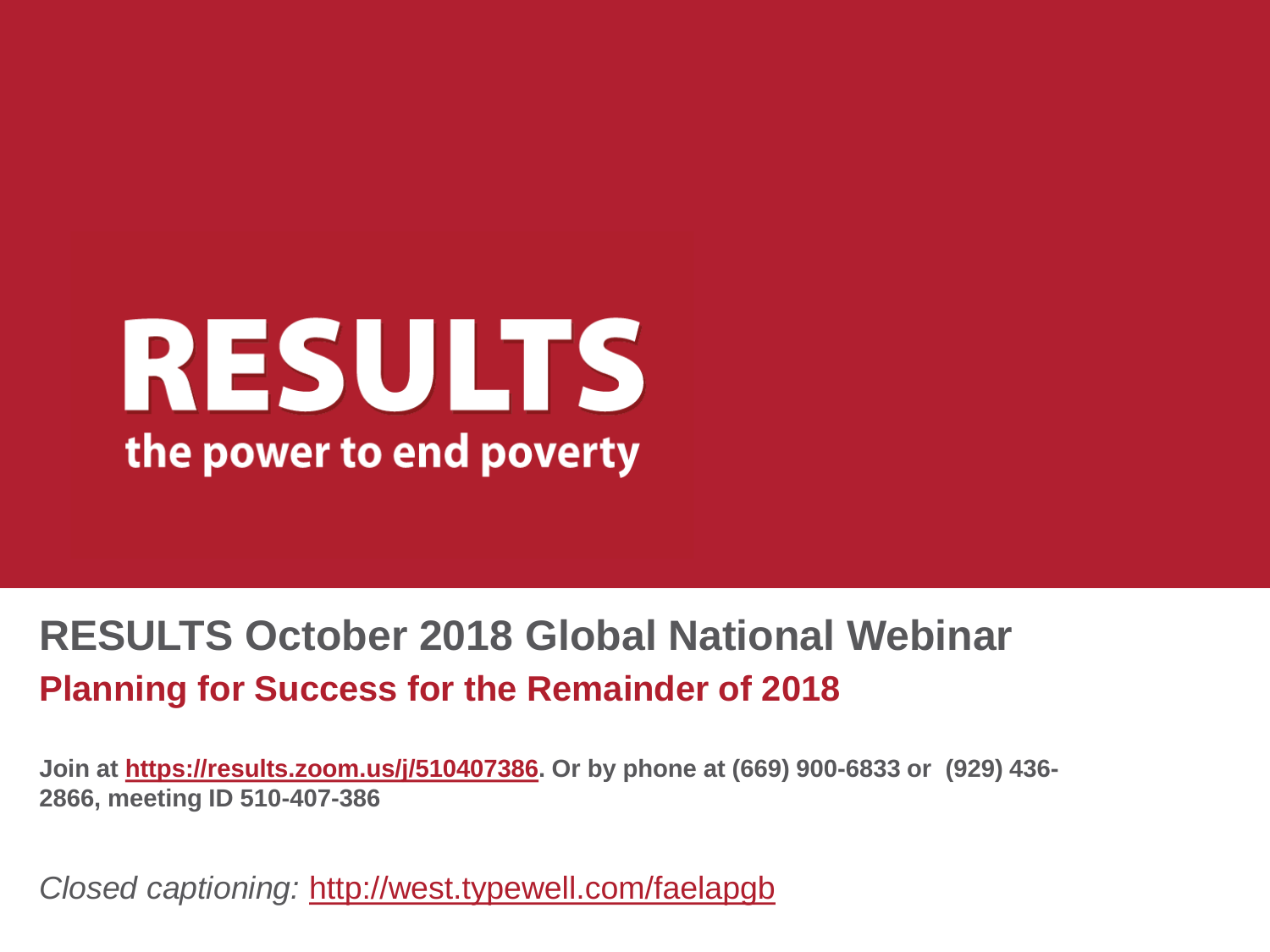#### **Welcome**



#### **Lisa Marchal Global Grassroots Manager lmarchal@results.org**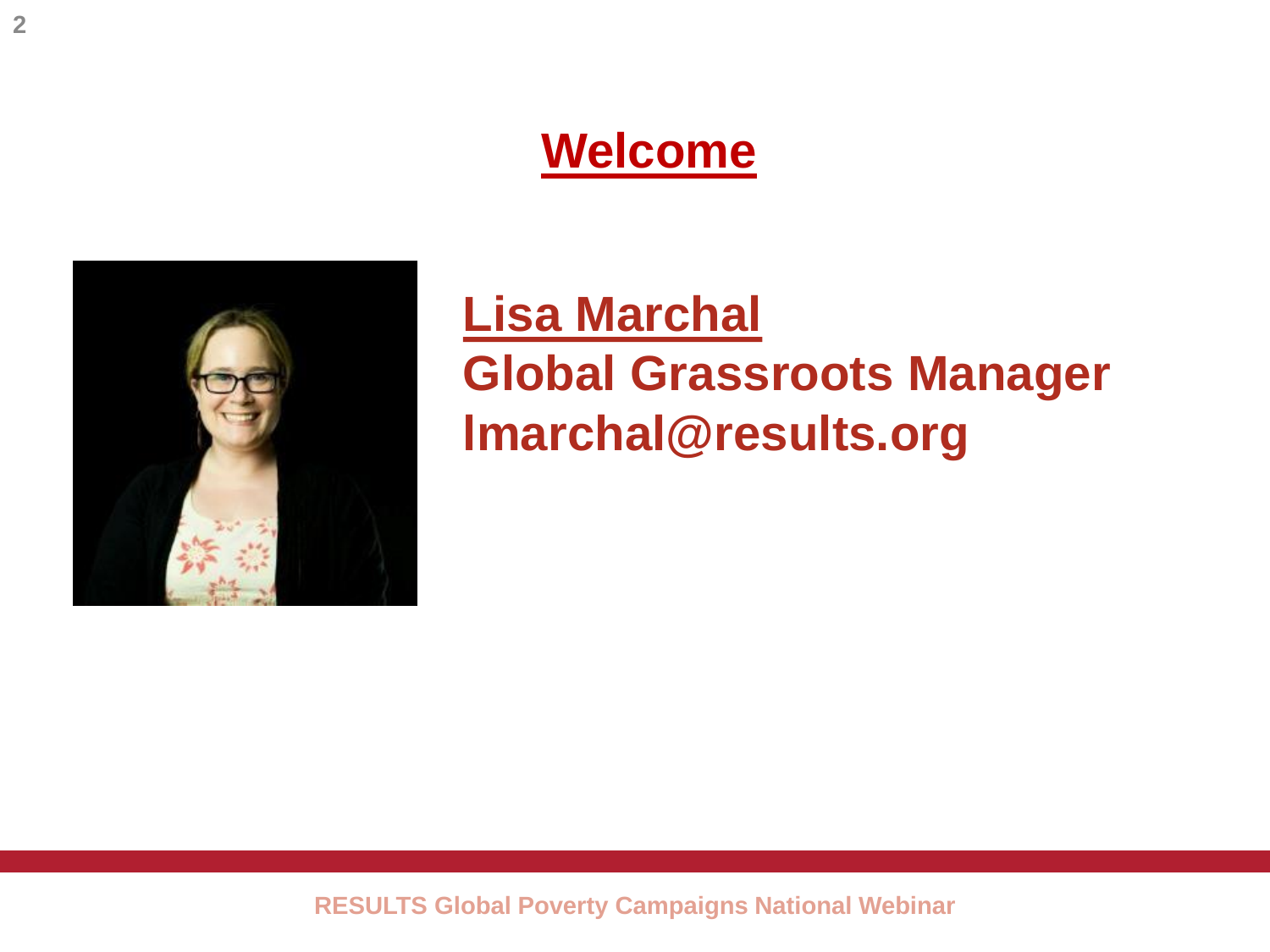#### **The State of Our Campaign Work**

#### **John Fawcett**

### **Director, Global Policy and Advocacy**

**jfawcett@results.org**

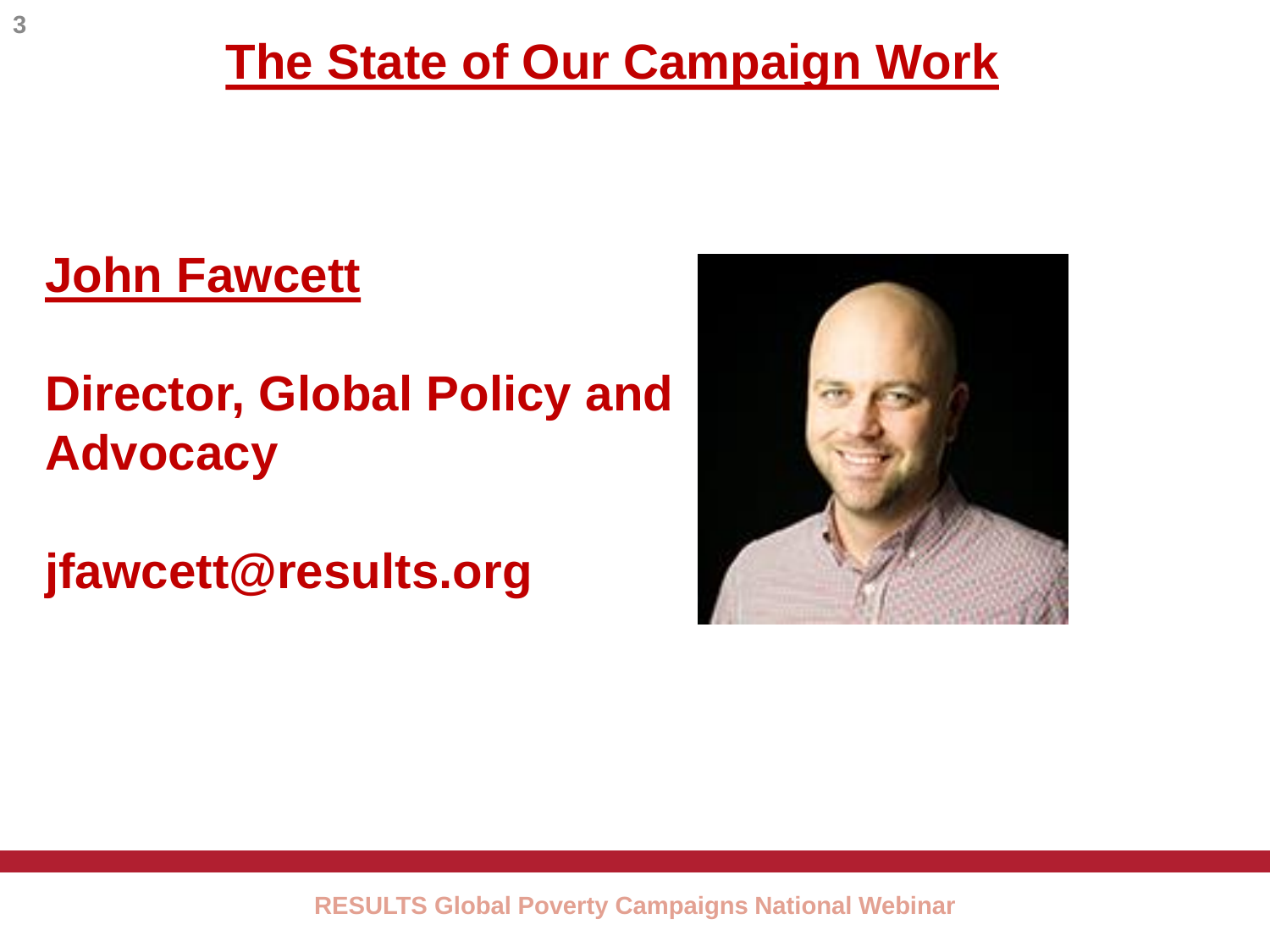

# **Get your paper and pencil ready!**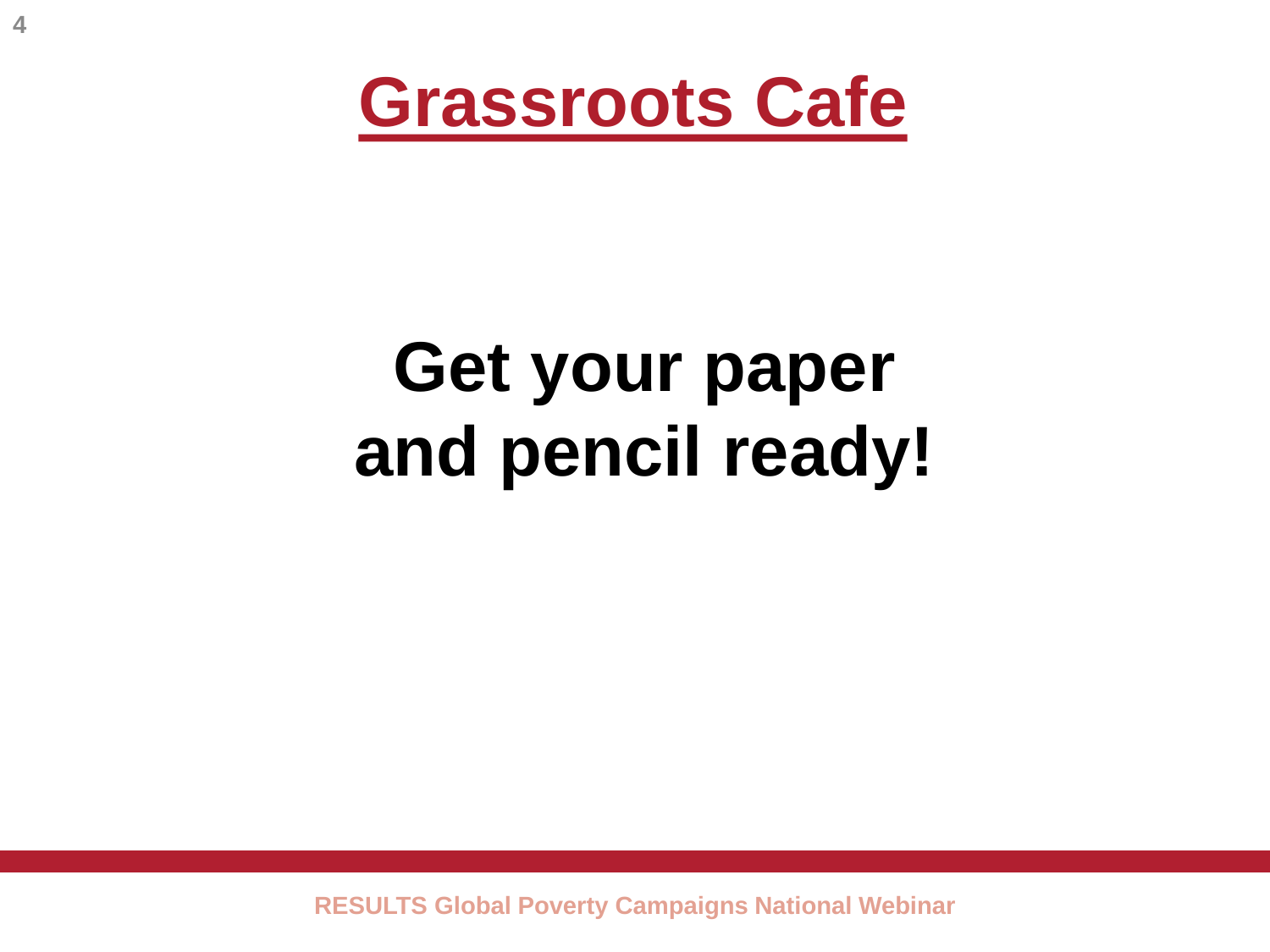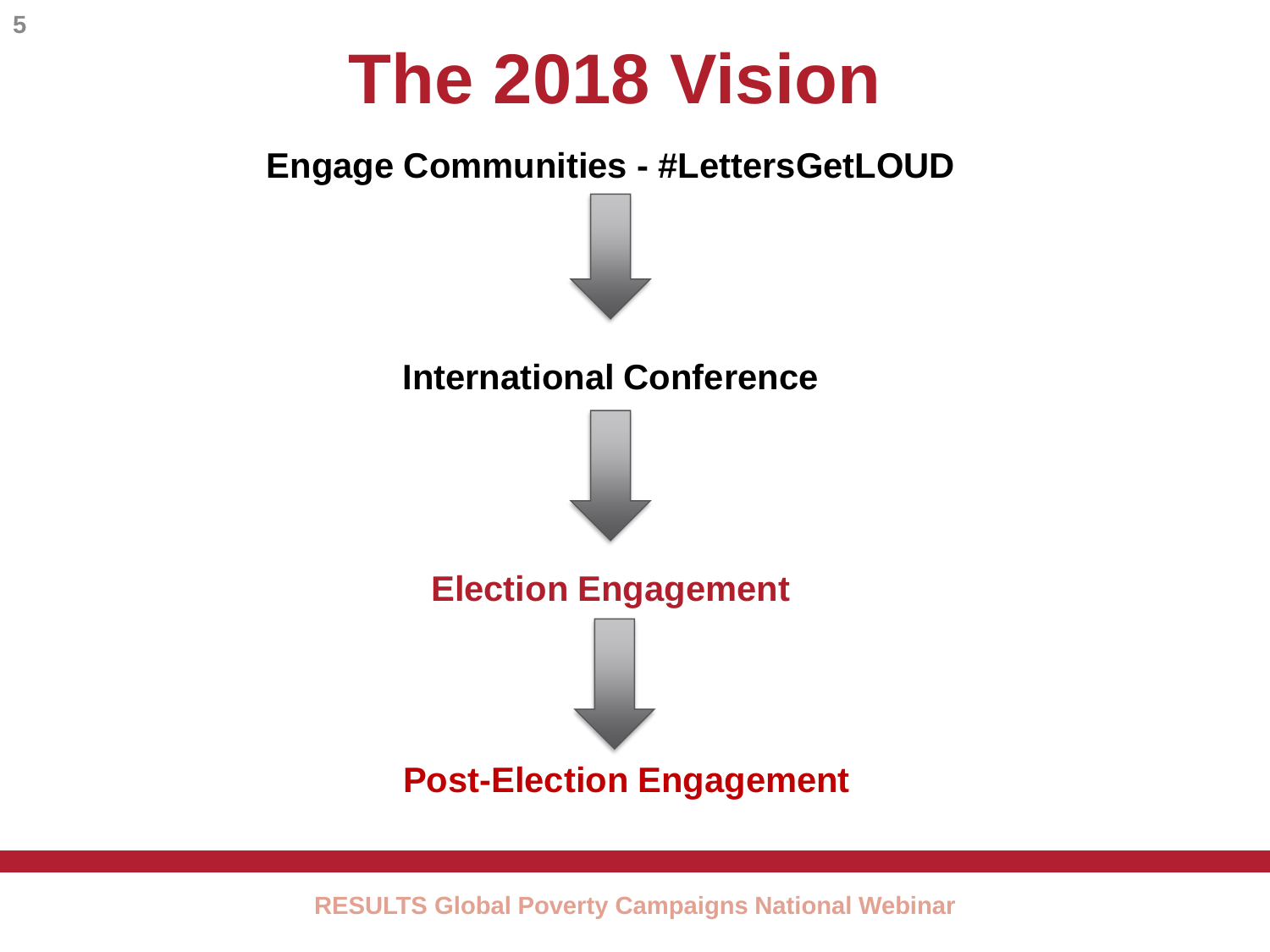

**Carly Pildis Senior Associate, Advocacy & Organizing**

**Pre-election work -**

- **Presenting our platforms with support**
- **Creating points and plans of contact for after the election**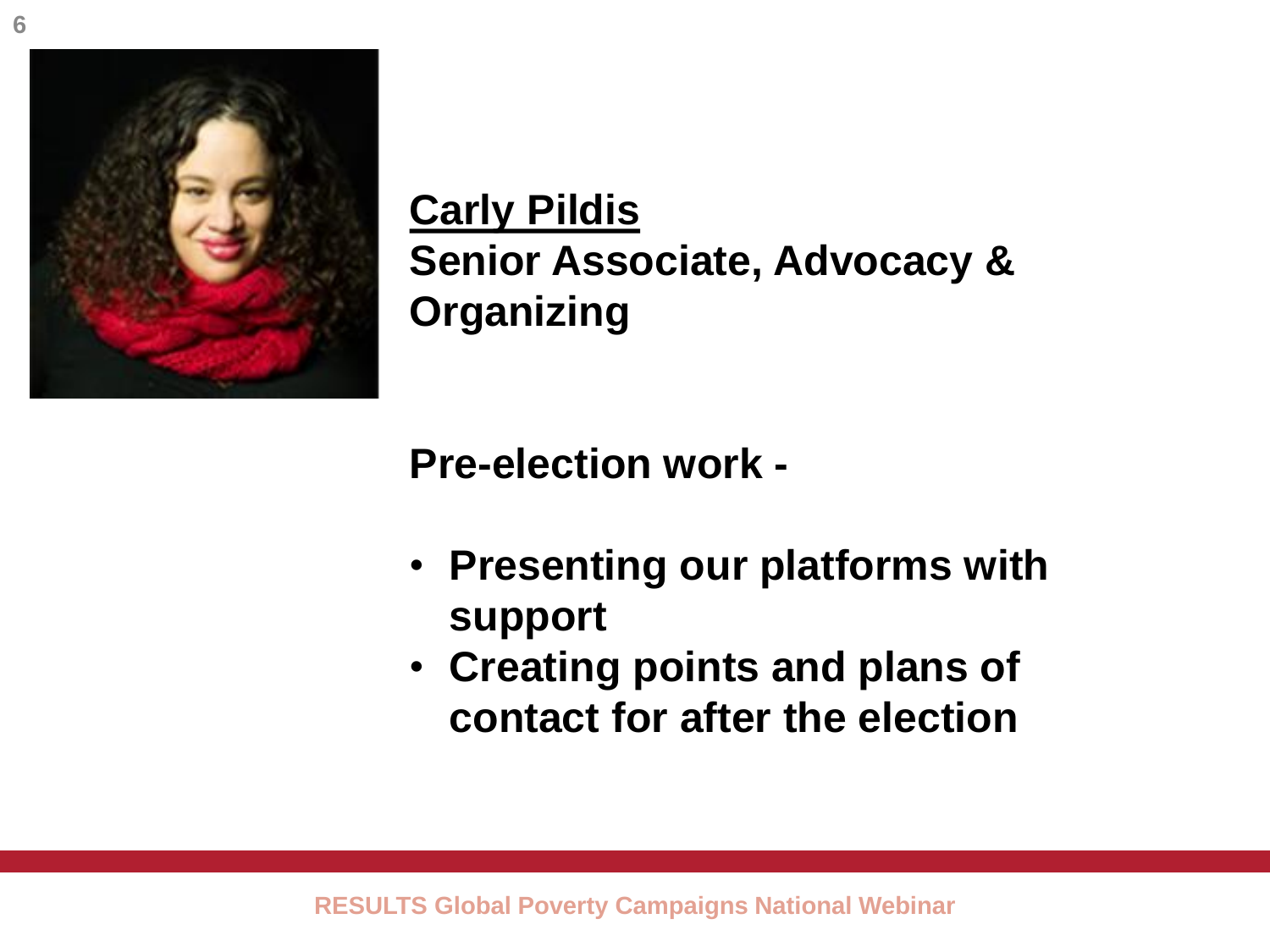# Election Work!

- The 2018 midterms present exciting opportunities to engage members of Congress, and ensure new Members learn about our issues before they even get to Washington.
- There are over 90 open House seats and 7 open Senate seats!
- There will be many new members to introduce to RESULTS. Don't wait till January to start advocating the next Congress – get started today!
- Current Members will also be campaigning this is a great way to engage them as well.
- Elections are also a great opportunity to network and build new local connections for organizing.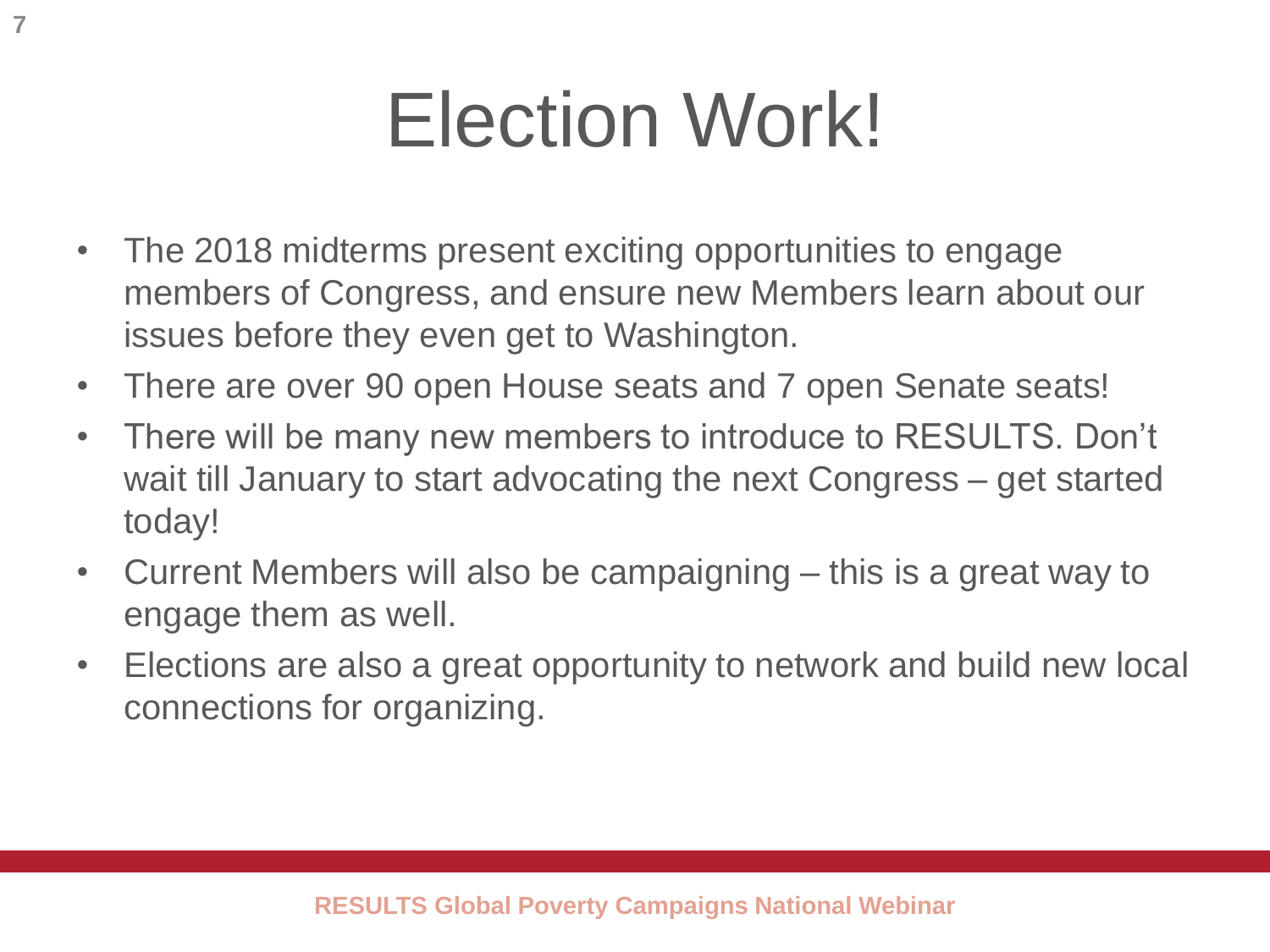# How to Find Election Events

- Sign up for campaign updates on their campaign page
- Call local campaign offices and local party headquarters and ask when you can hear candidates speak
- Follow candidates and local political parties on Twitter and Facebook
- [www.townhallproject.com](http://www.townhallproject.com/) and [www.indivisible.org](http://www.indivisible.org/)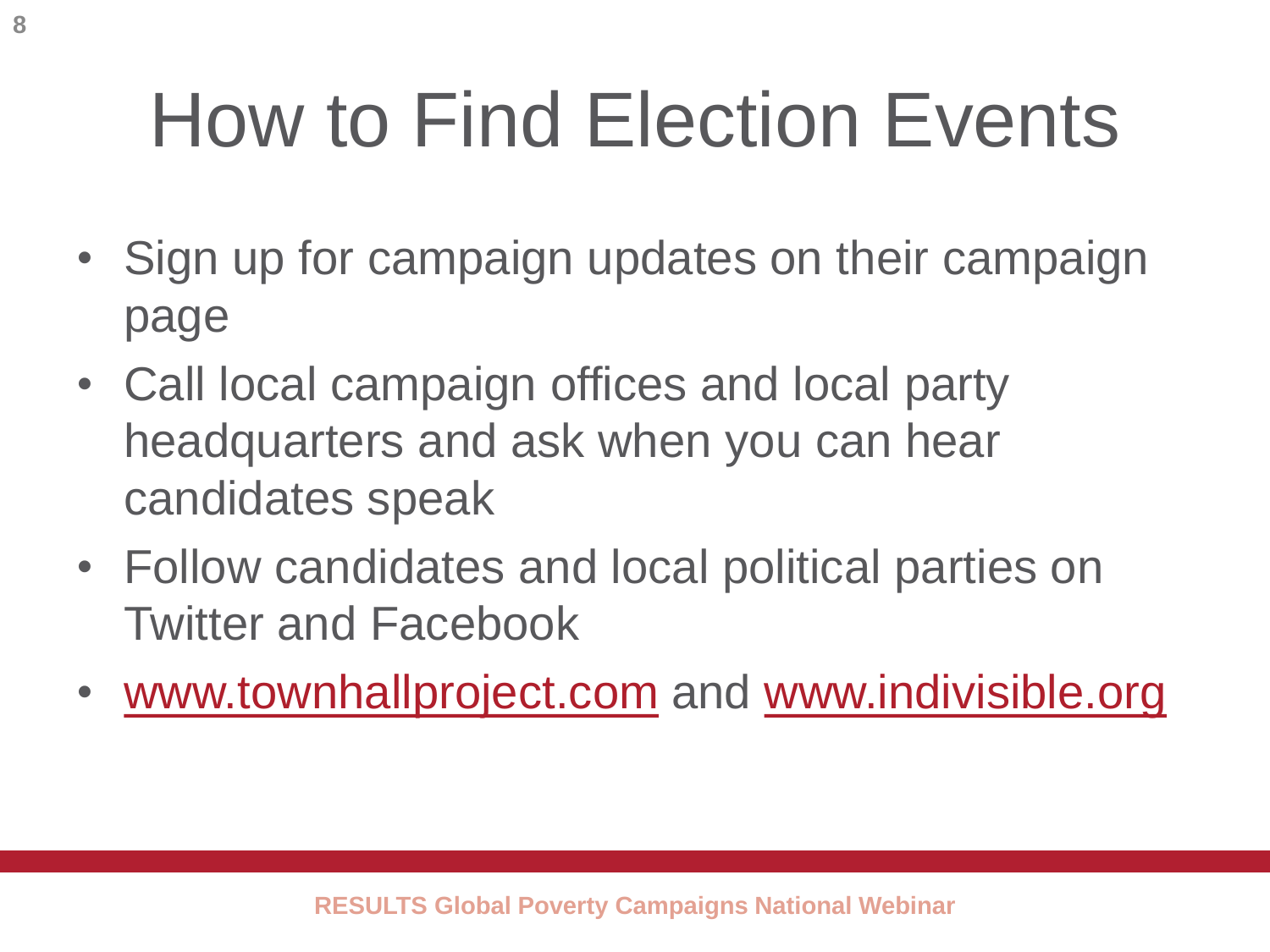# Be Ready to Roll!

- Even if you're not planning on engaging candidates, take a look so your prepared to take advantage of surprising opportunities!
- Print the sample questions and stick them in your wallet. As Election Day comes closer you may see candidates anywhere! The farmers market, local football game, even on your front doorstep!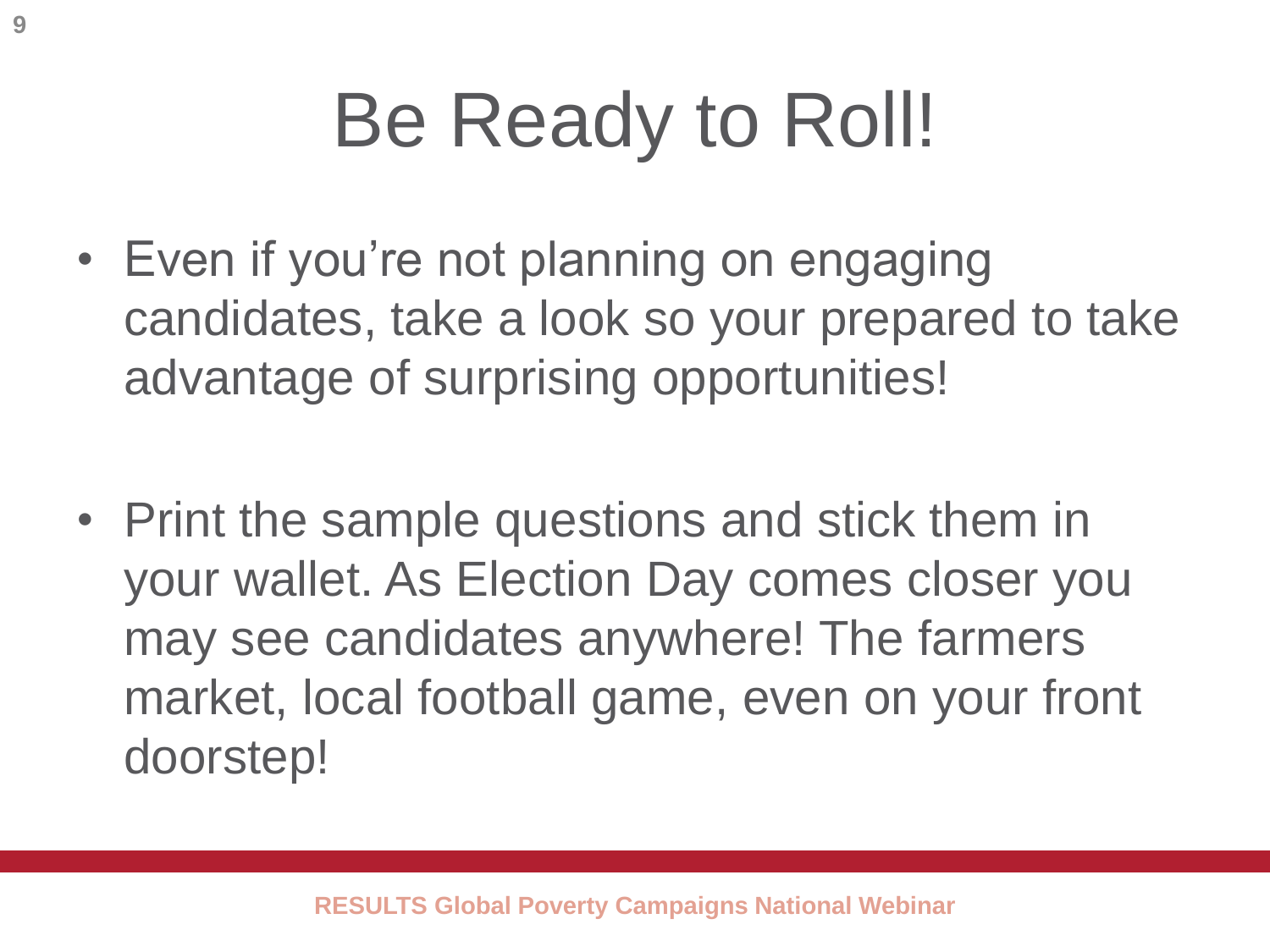# Resources for Campaign Work

For sample questions, candidate reporting, and tips for effectively engaging candidates:

[https://www.results.org/issues/2018\\_elections](https://www.results.org/issues/2018_elections)

I am here for you! Let's talk!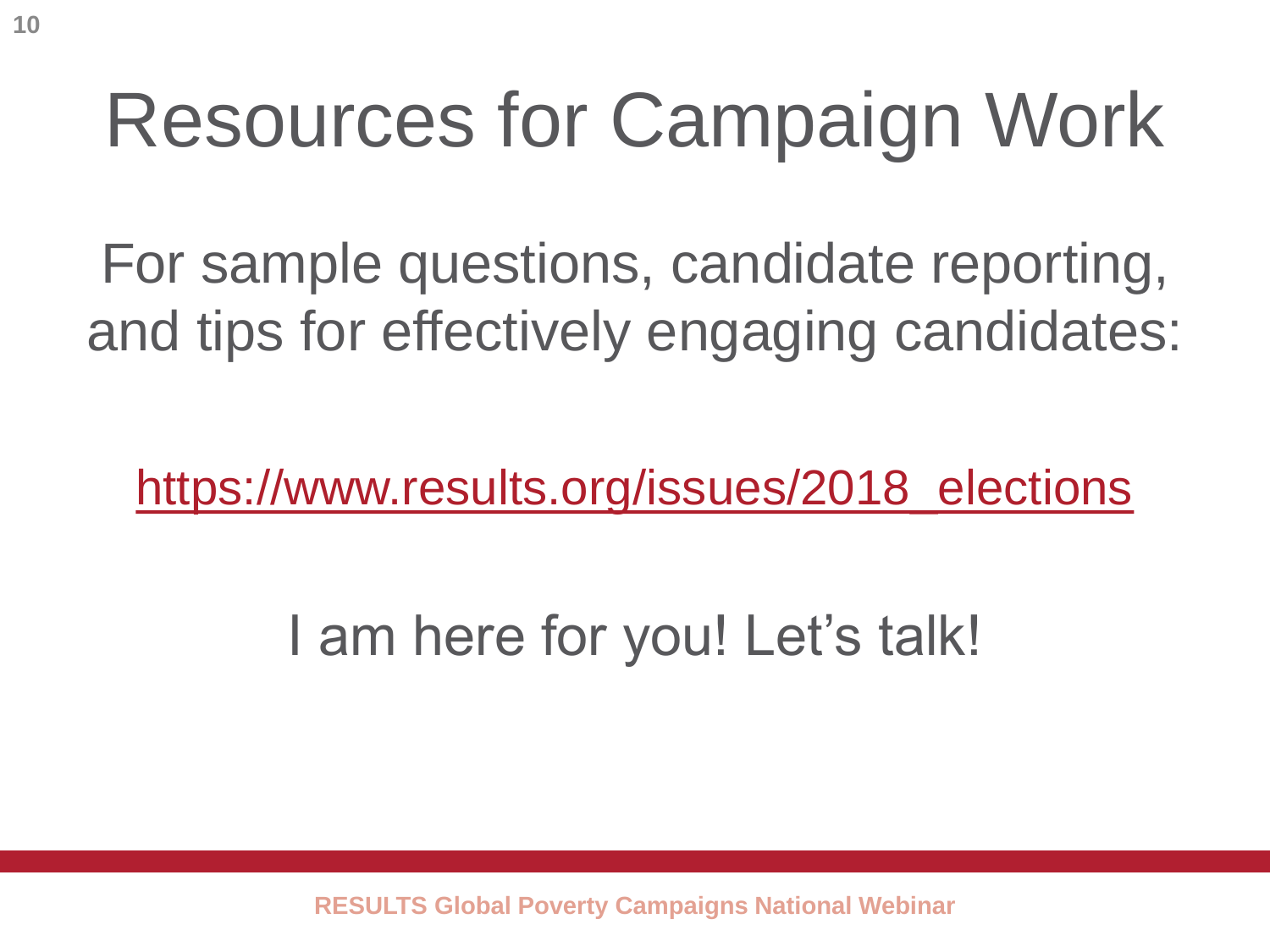## Campaigns as an Outreach Tool

- Townhalls, meet and greets and fundraisers are filled with civic minded people who want to make change – just like RESULTS advocates
- These are a great opportunity to build new relationships and potentially build a stronger RESULTS group.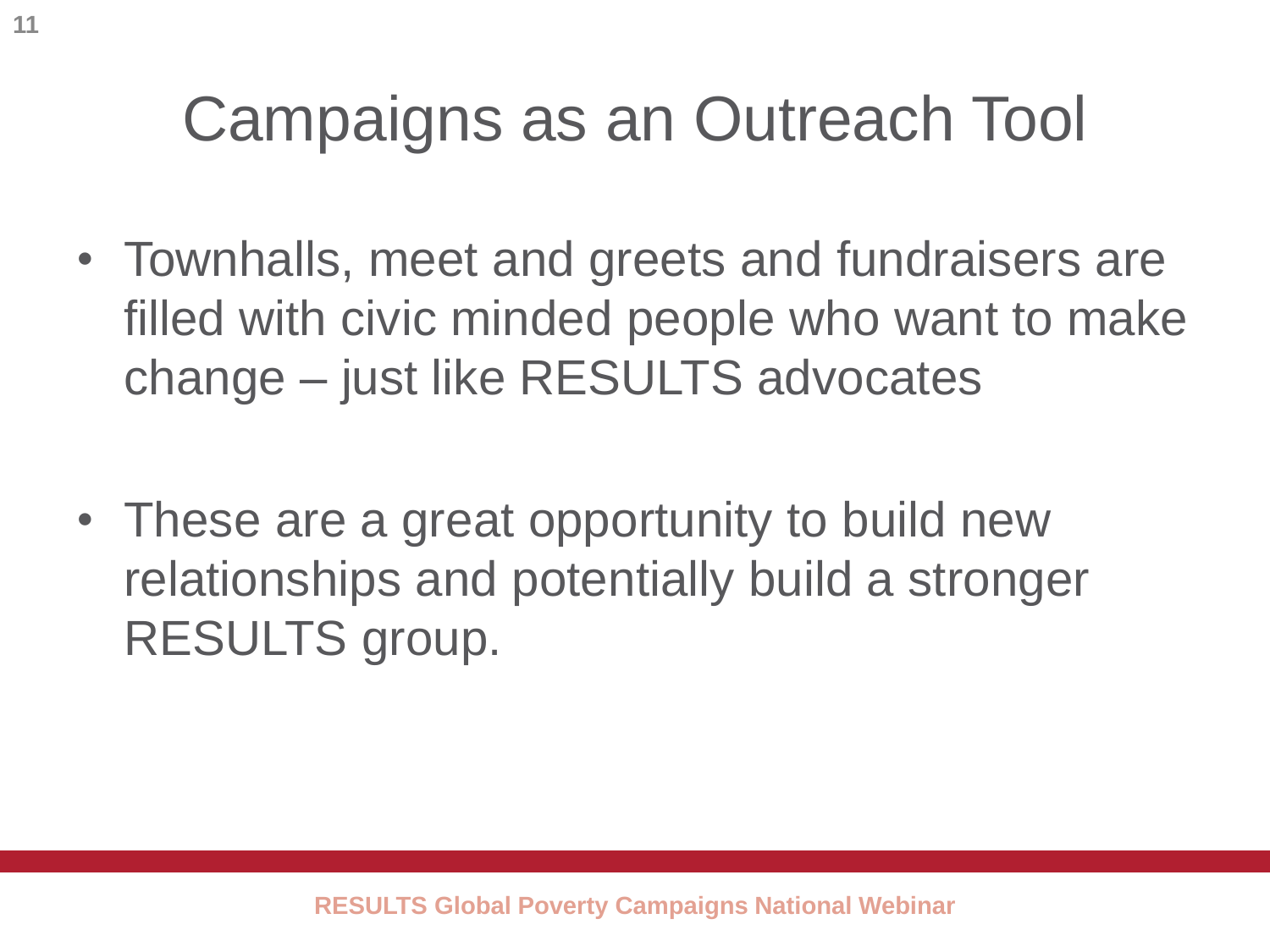# Campaign Outreach Tips

- Come early and stay late! Plan your time so there is no rush! Make time to mingle and work the room. Introduce yourself to others and tell them why you came.
- Practice the RESULTS laser talk so you don't get tongue tied!
- Don't expect them to participate before election day, that may be too overwhelming. Ask if you can meet after the election and chat about volunteering.
- Use our new elections messaging to tell them that while you care about the outcome of the election, your also focused on holding elected officials accountable every year!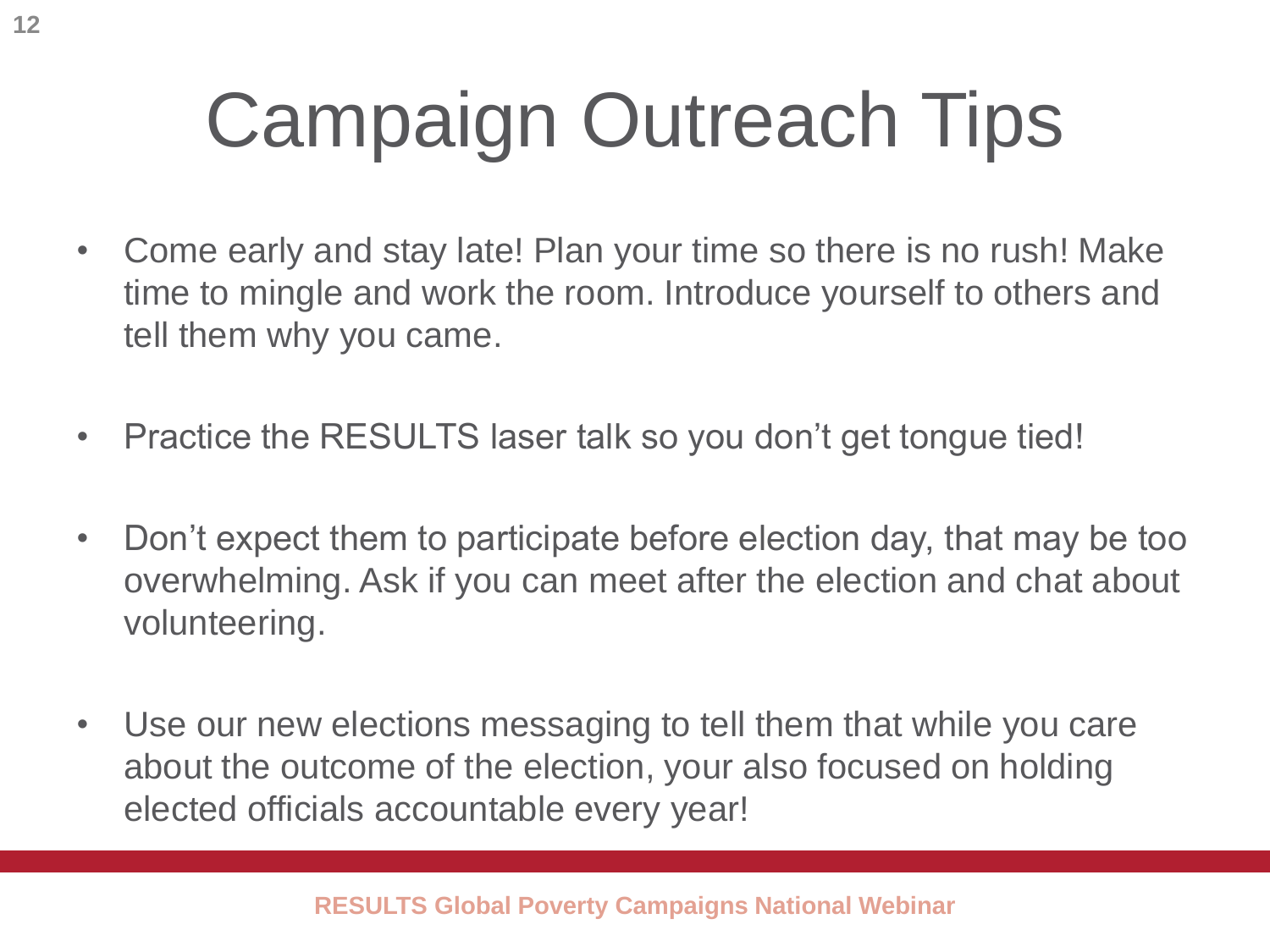#### **Lisa Marchal Global Grassroots Manager**

**1:1 Conversations** 

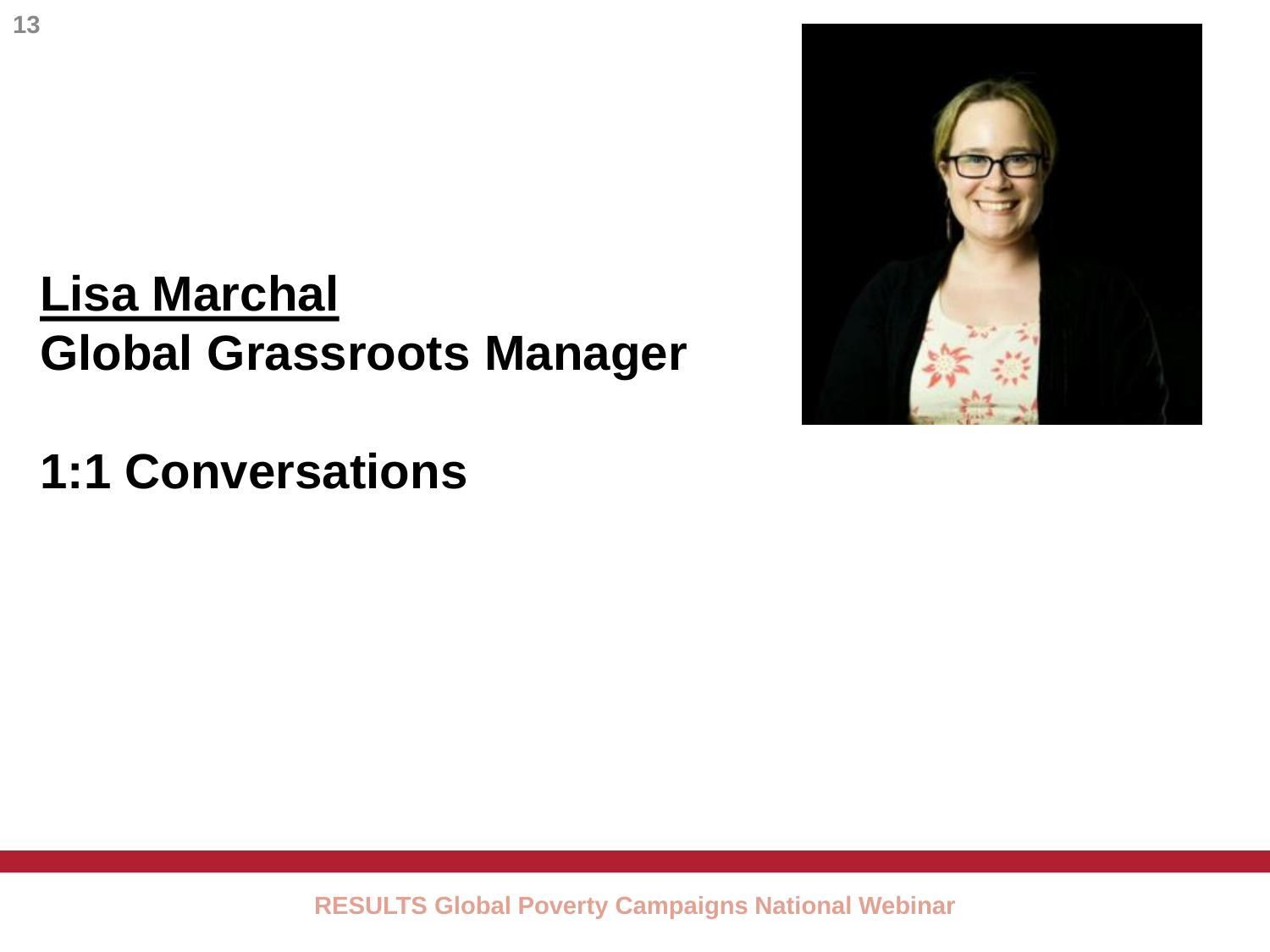#### **Engaging Your Community**

Engage: I've been noticing that a lot of people are hungry to use their voices to make a difference. Are you noticing the same thing?

State the Problem: I'm also hearing from people that they don't know what to do.

Inform on a Solution: I feel lucky that I found RESULTS. RESULTS has trained me in the most effect tactics for having my voice heard on issues of poverty. Recent research from the Congressional Management Foundation confirms this.

Call to Action: I'm interested in growing our RESULTS chapter, but I'd also like to share our know-how with others in the community. Would your group be interesting in having me lead a hands-on advocacy skill workshop to help people channel their passions?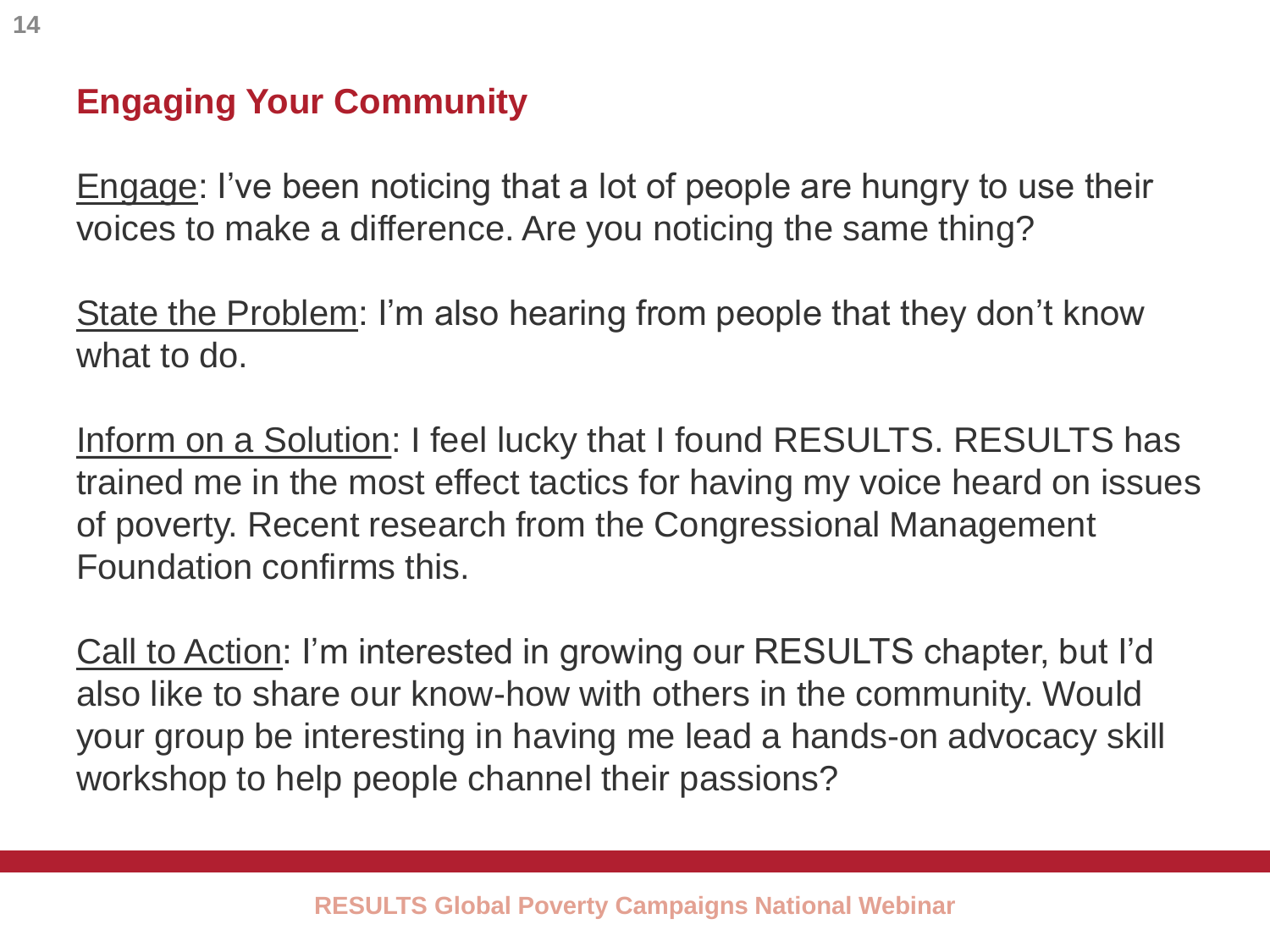#### **Pre-election Messaging**

#### **What happens after November 6? Everything.**

By campaigning, going to the polls, and marking a ballot we make our voices heard and take a stand on things we care about. We have the power to usher in change. That's powerful.

But here's the thing: change doesn't happen just because we vote. It doesn't happen just because there are new faces on Capitol Hill. It happens because you tell your members of Congress what you care about and what they can do about it. It happens because you make calls, you write letters, and you go to Capitol Hill. It happens because you demand it to happen.

Election day is just the beginning. As an advocate, you can help write the rest of the story.

So start influencing the policies that impact your life and the lives of millions of people around the world. Make your voice heard well beyond election day.

Step up. Speak out. Become a RESULTS advocate.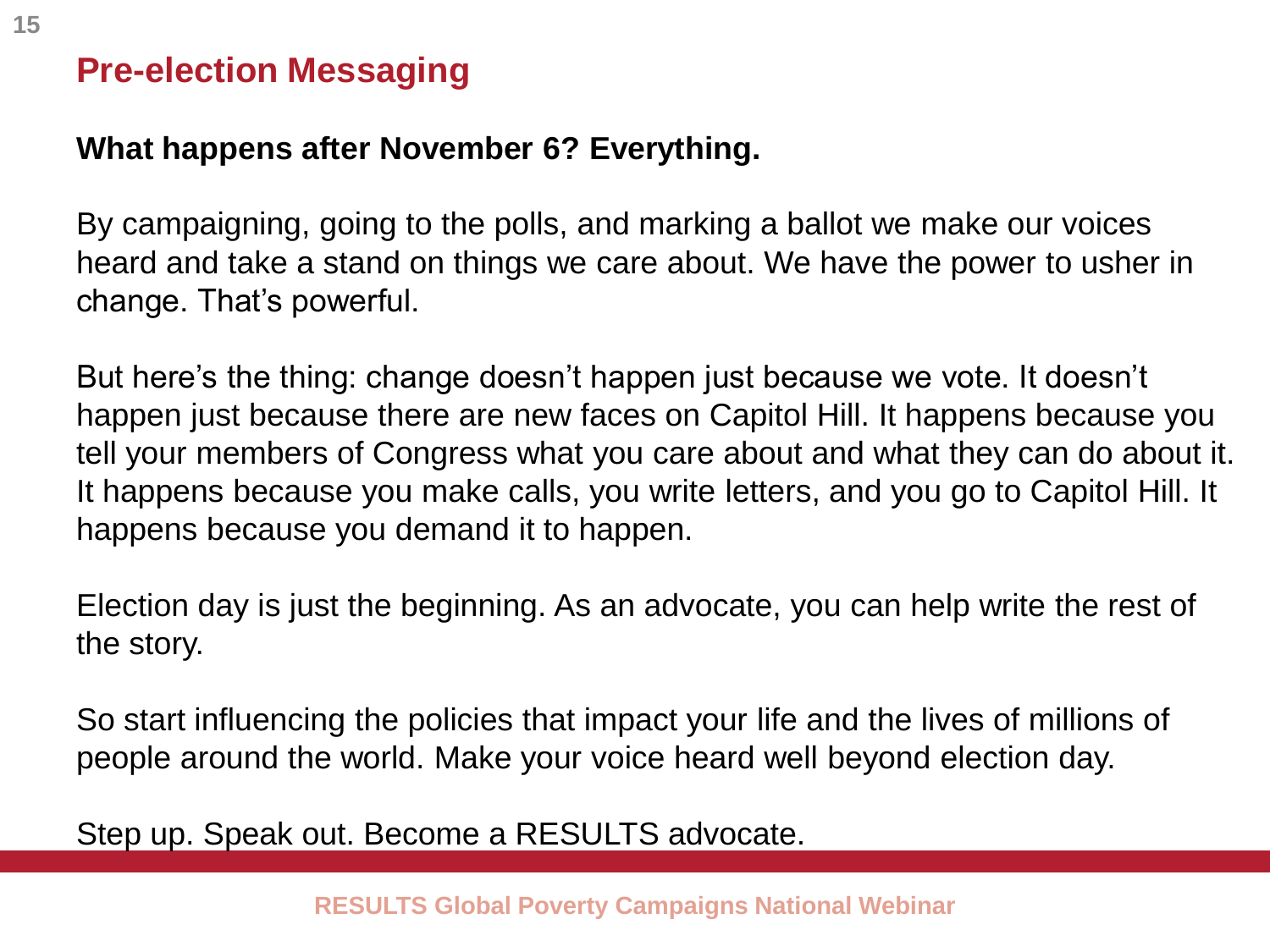#### **Would You Like Some Coaching Resources on 1:1 Conversations?**

- **The Personal Narrative: Your Story of Self, Us, and Now**
- **Utilizing the RESULTS Laser Talk**
- **Creating your own EPIC Laser Talk**

Contact me at [lmarchal@results.org](mailto:lmarchal@results.org). We'll book a customized 30-minute coaching call.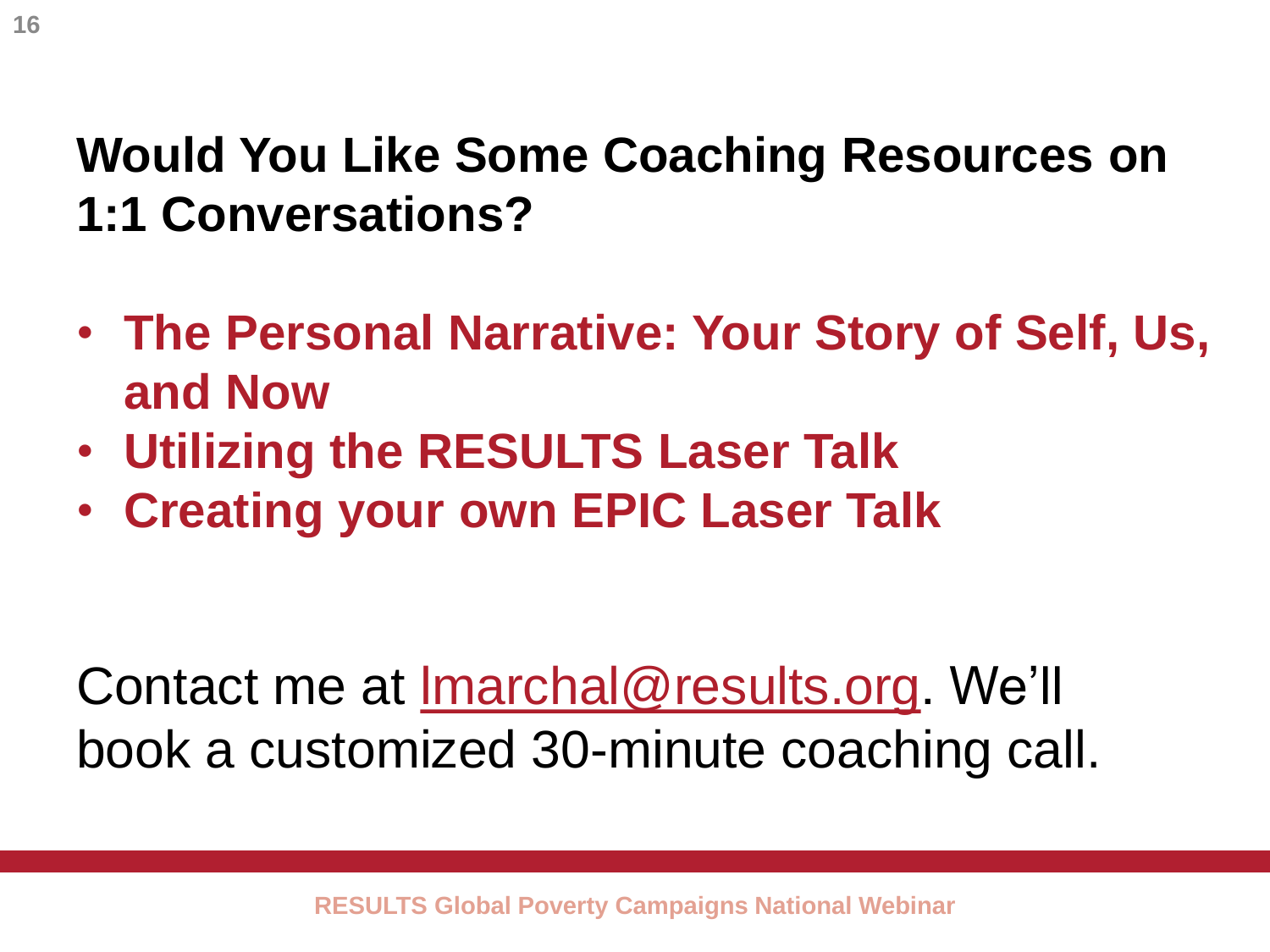**17**

**Cecilia van Wijk RESULTS Global Intern RESULTS Indianapolis Group Leader cvanwijk@results.org**

**Enrolling new folks by capitalizing on postelection energy:**

- **Planning an outreach event**
- **Inviting to an Education & Action meeting**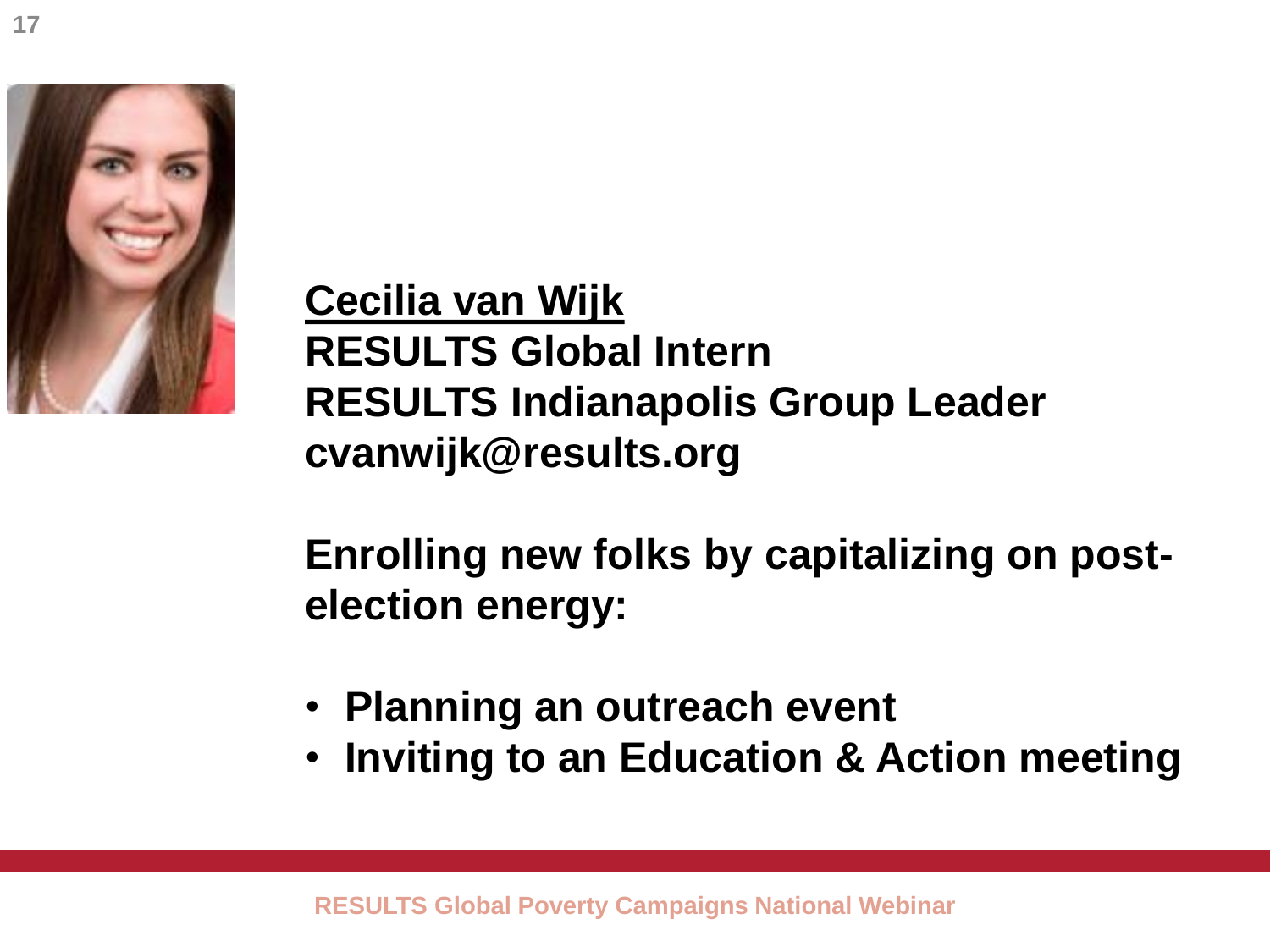

RESUI

### **SAVE THE DATE**

**MAXINE'S 35th BIRTHDAY PARTY** 

Saturday, September 22nd

**RESULT** 

Please join me to celebrate my birthday and support a cause I care about: ending poverty.

**RESULTS** 

DREAM

IFVE IT.

**YOUR VOICE** CAN CHANGE THE WORLD

RSVP for the party at maxinethomas2006@gmail.com. Can't attend? Consider making a gift to RESULTS in honor of my birthday at tinyurl.com/maxinesbirthday.

> RESULTS/RESULTS Educational Fund engures that every donation is used to create the public and political will to end powerly by amposering individuals to economy their personal and pointal power for change. A nagy of the latest financial report and registrators first by<br>this organization may be observed by consuming RESOLTS/RESOLTS Educational Fund 20006; 202.783.4800. Registration does not imply endorsement

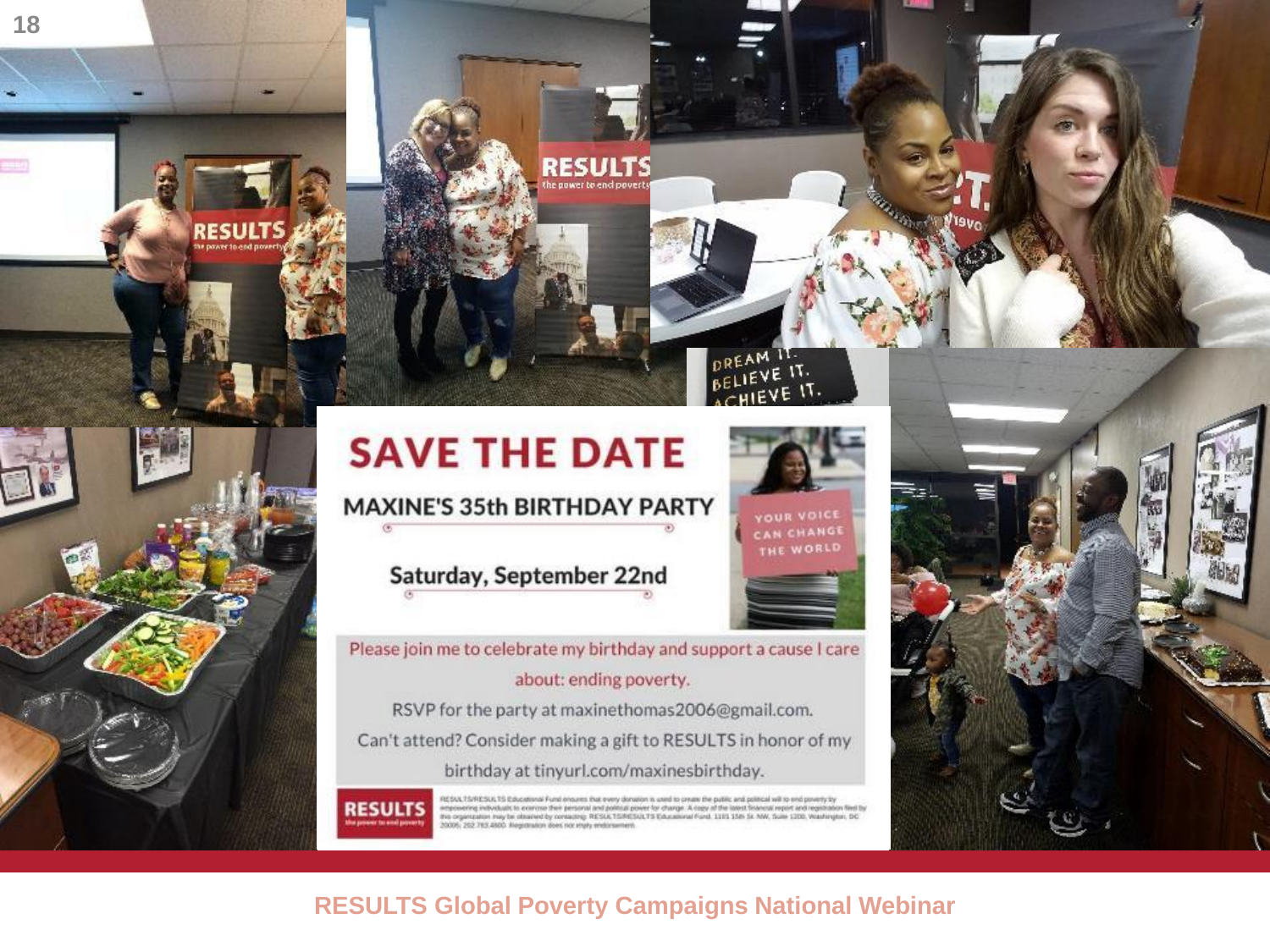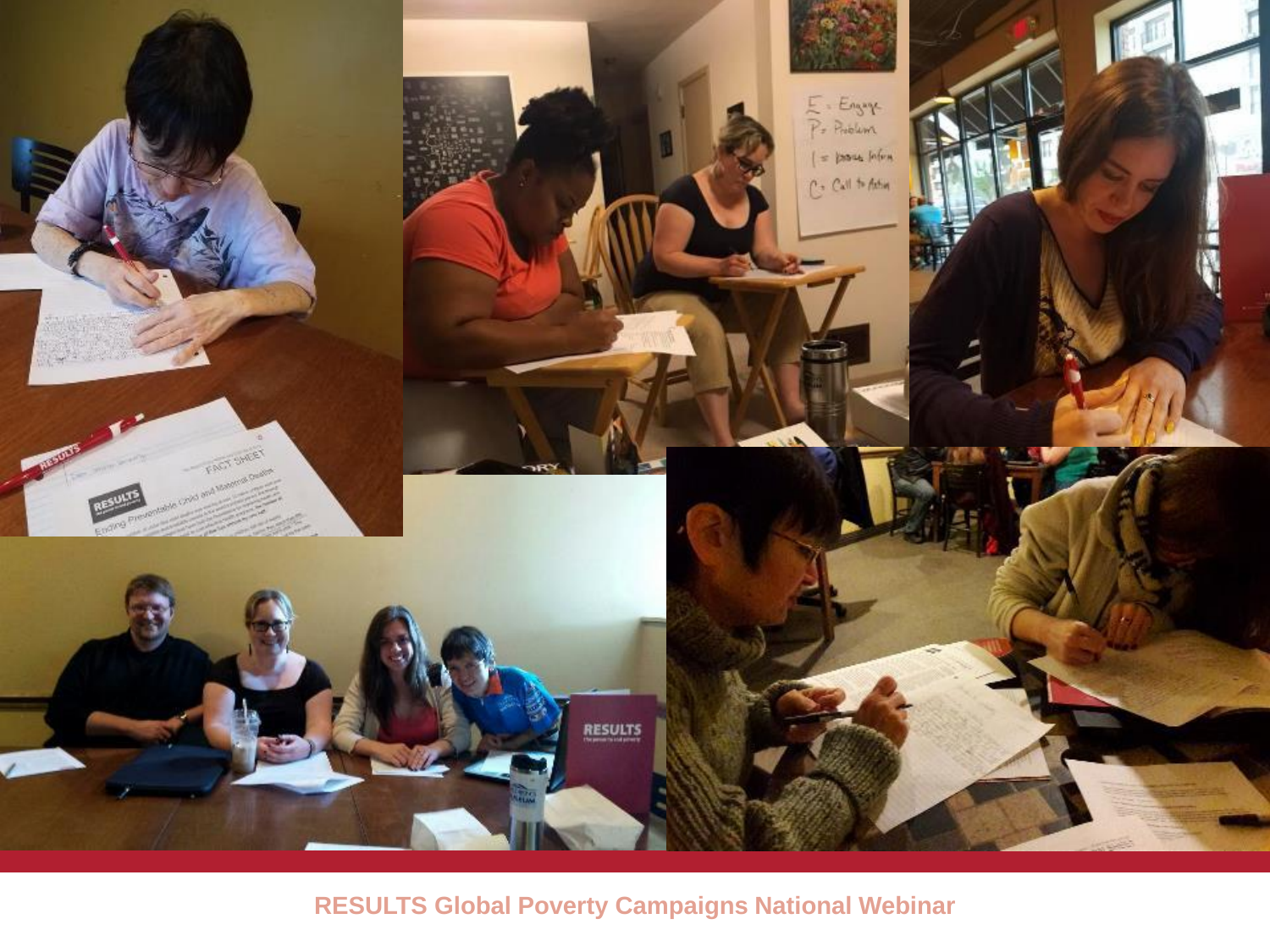# **Media Work . . . Including Broadcast!**



#### **Colin Smith Director of Communications csmith@results.org**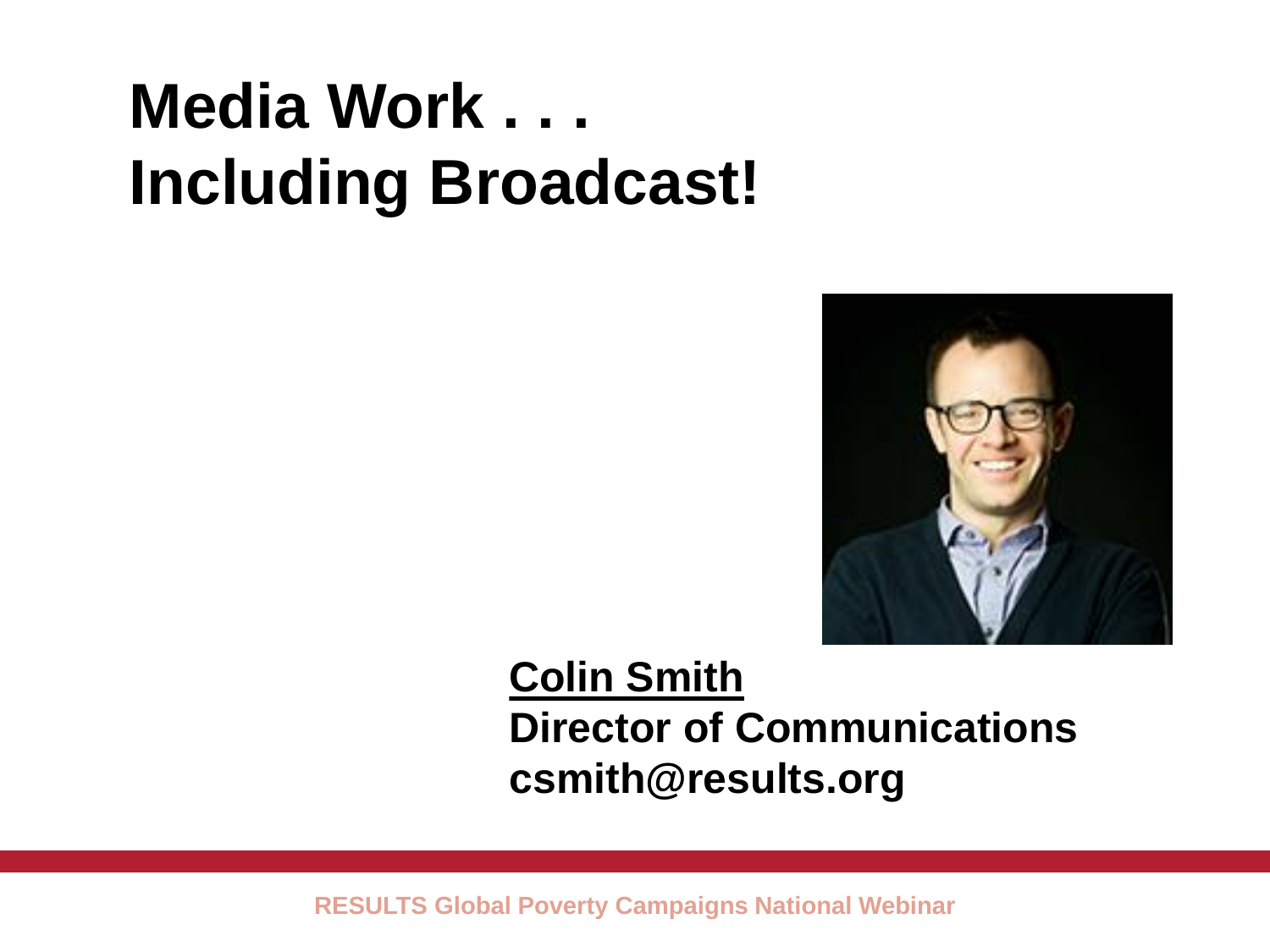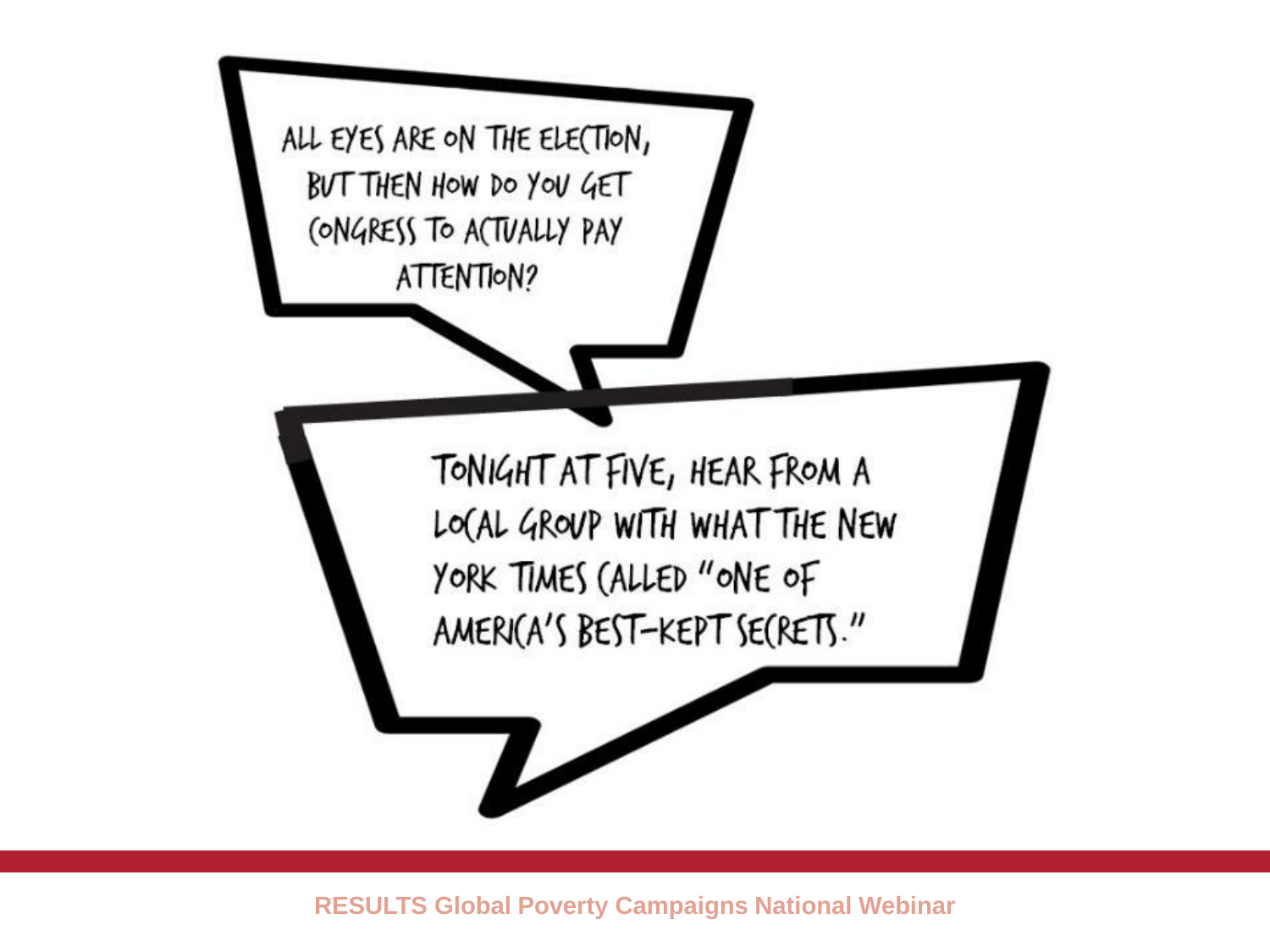#### **Mea Geizhals Grassroots Fundraising Manager mgeizhals@results.org**

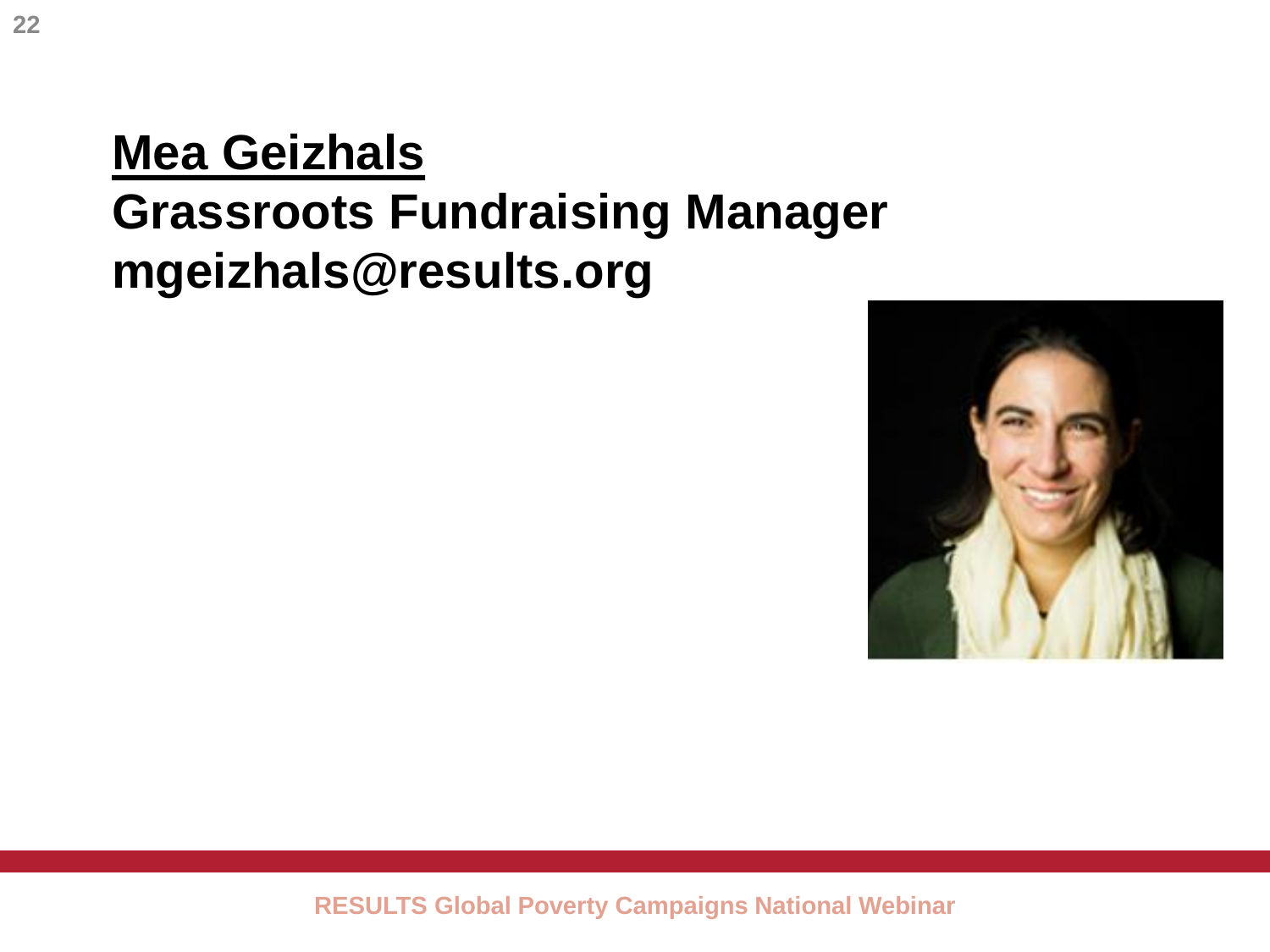

- Raise critical resources this November to end poverty
- *New* for the 2018 Virtual Thanksgiving Feast:
	- o Fundraising prizes
	- o Updated resources
	- o Special announcements
- More information coming soon!

Contact Mea Geizhals with questions or if you plan to join at [mgeizhals@results.org](mailto:mgeizhals@results.org) or 202-783-4800 x131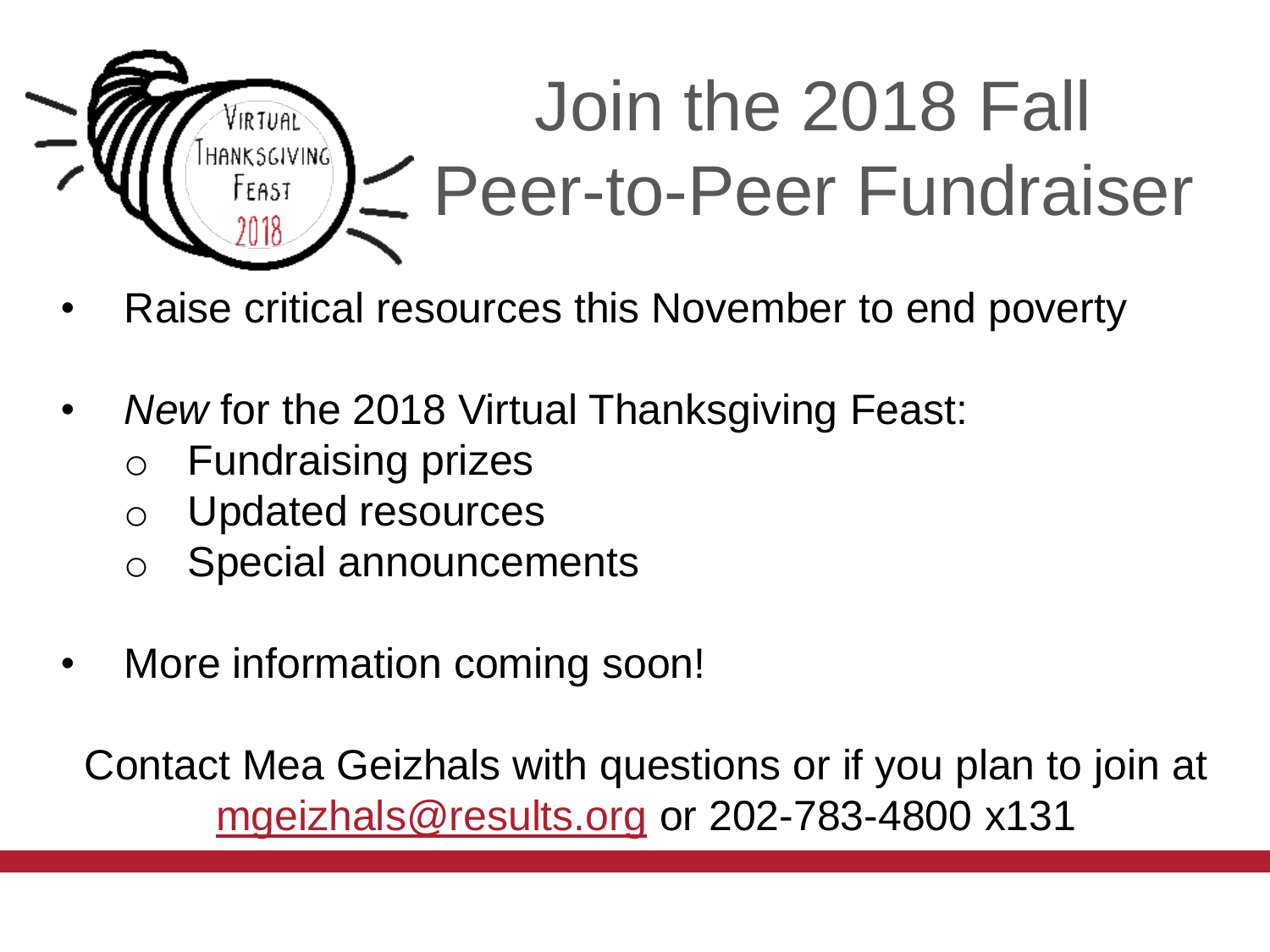### **Sharing in groups online and in person**

### Plans for the Final Quarter of 2018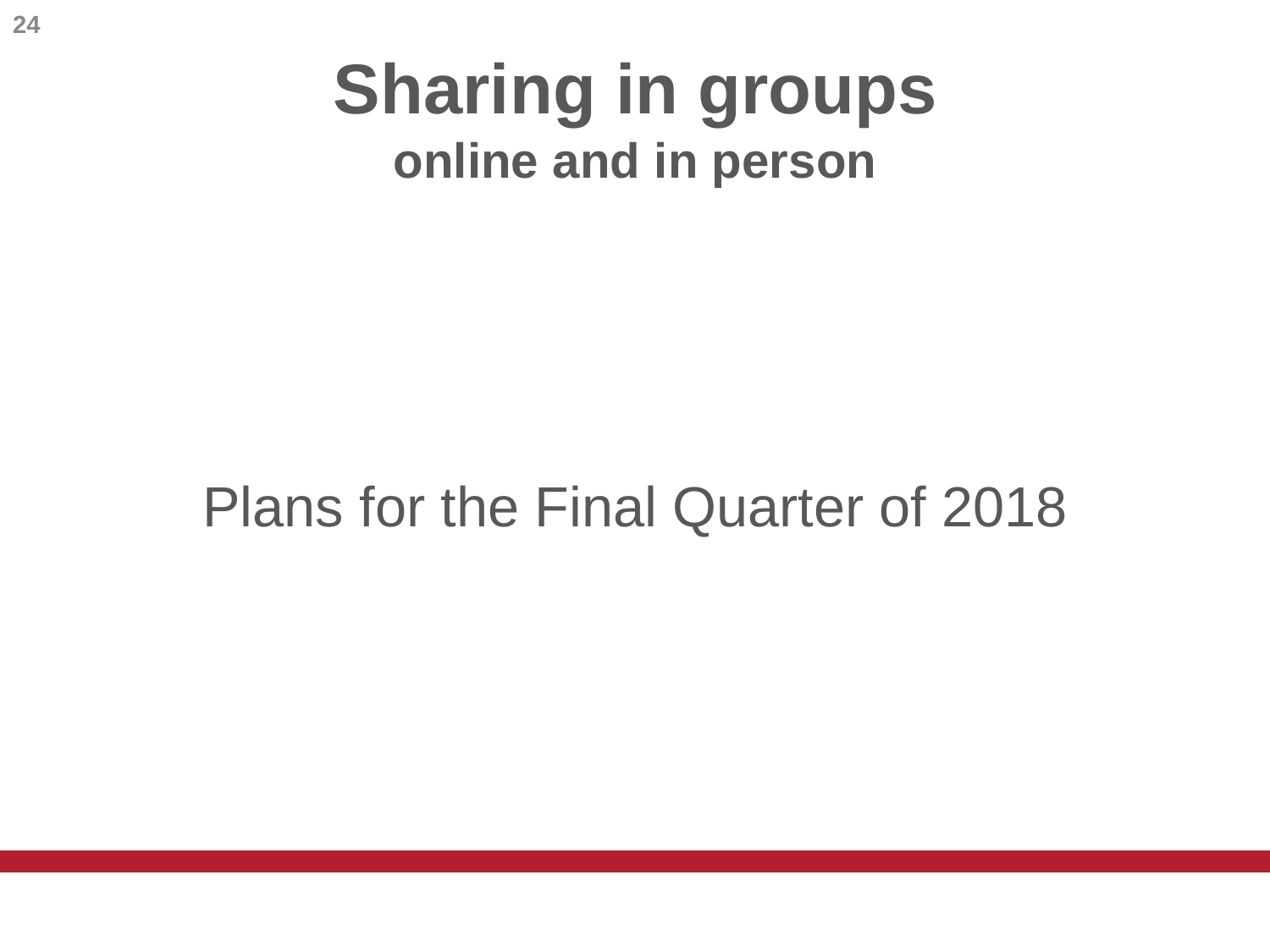### **Want to Share Your Ideas/Thoughts?**

### Logged into the webinar? Unmute by clicking the **0**

Joined in by phone? Unmute by hitting \*6.

If you are not speaking, please stay muted.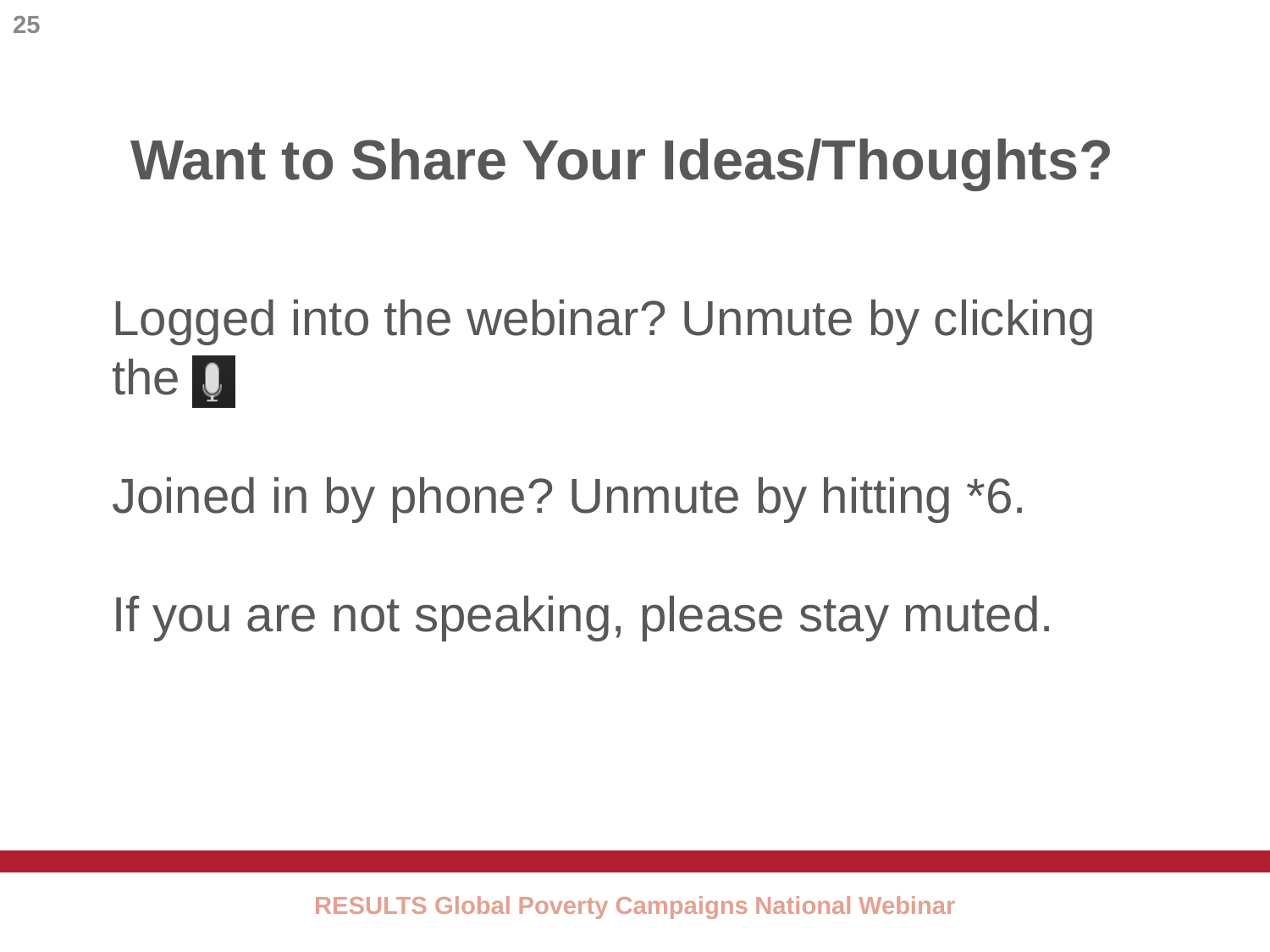# **Your Accomplishments**



#### **Amanda Beals**

### **Global Grassroots Expansion Manager**

**abeals@results.org**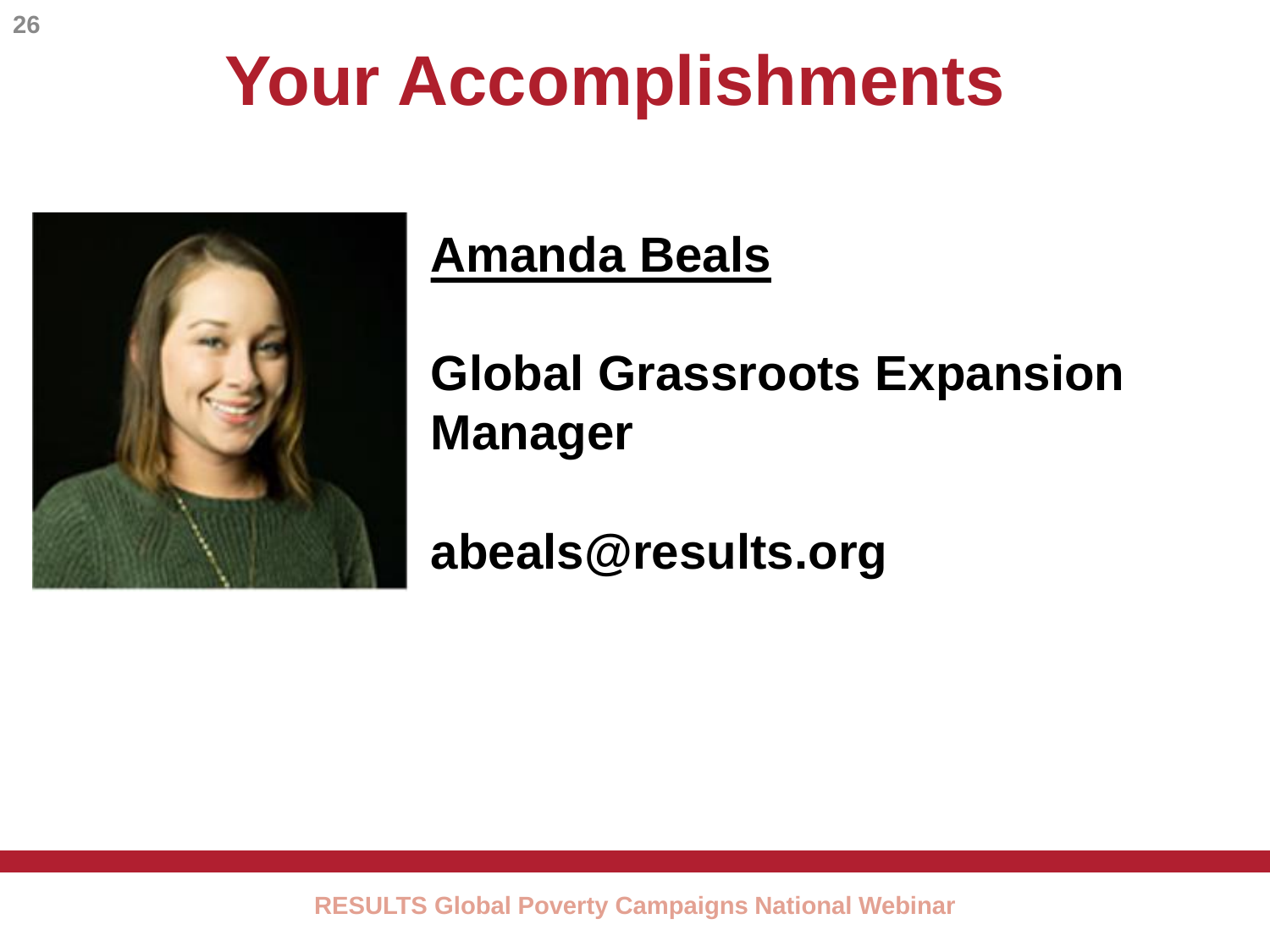## **Meetings with Congress Through September 2018**

- Face-to-face with Representatives 118
- With House aides 213
- **Total in House = 331**

- Face-to-face with Senators 44
- With Senate aides 122
- **Total in Senate - 166**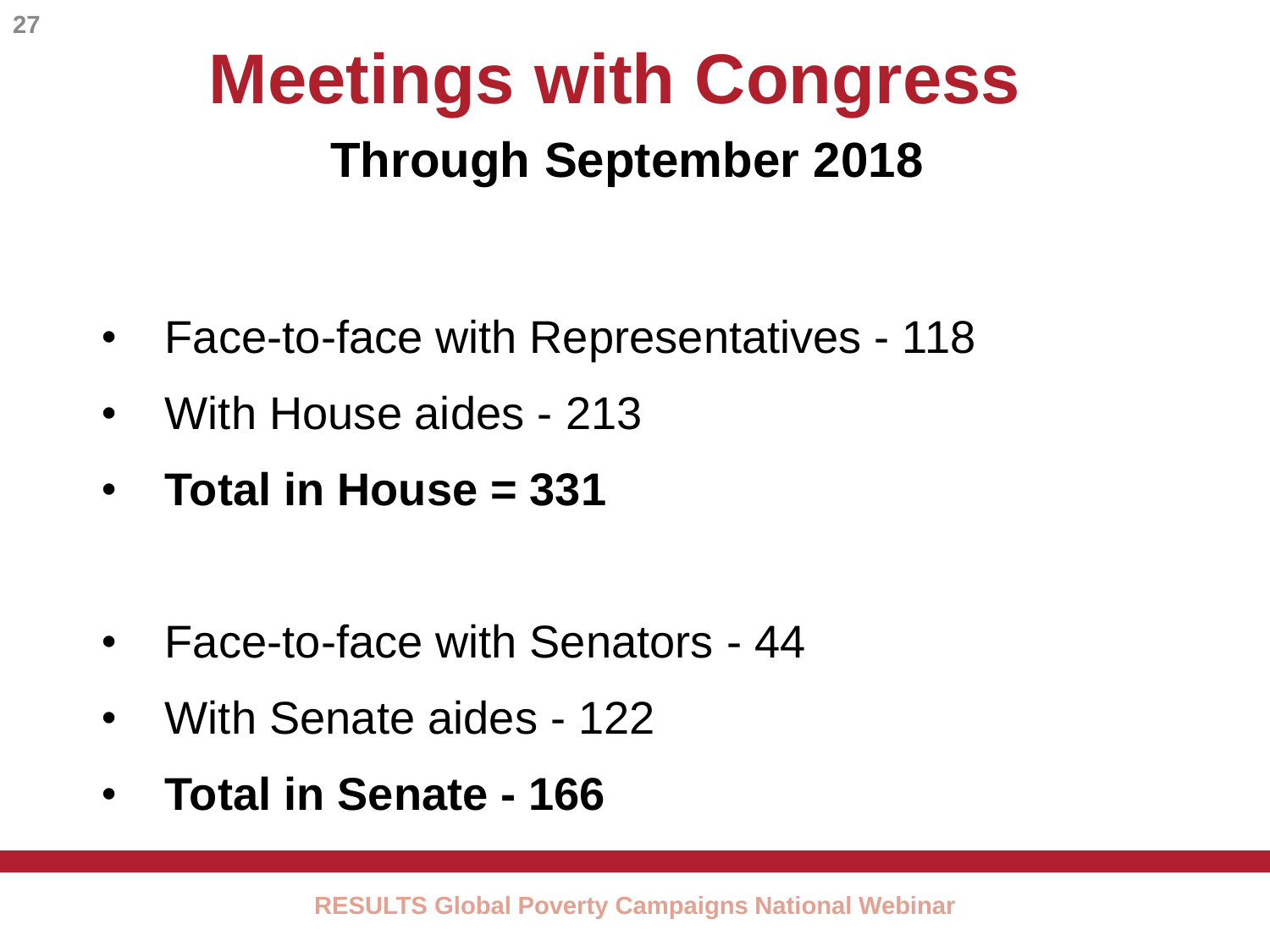# **Outreach**

#### **Through September 2018**

- Outreach Events 131
- #LettersGetLoud Letters 1196
- New partners/advocates 74
- New Action Network members 166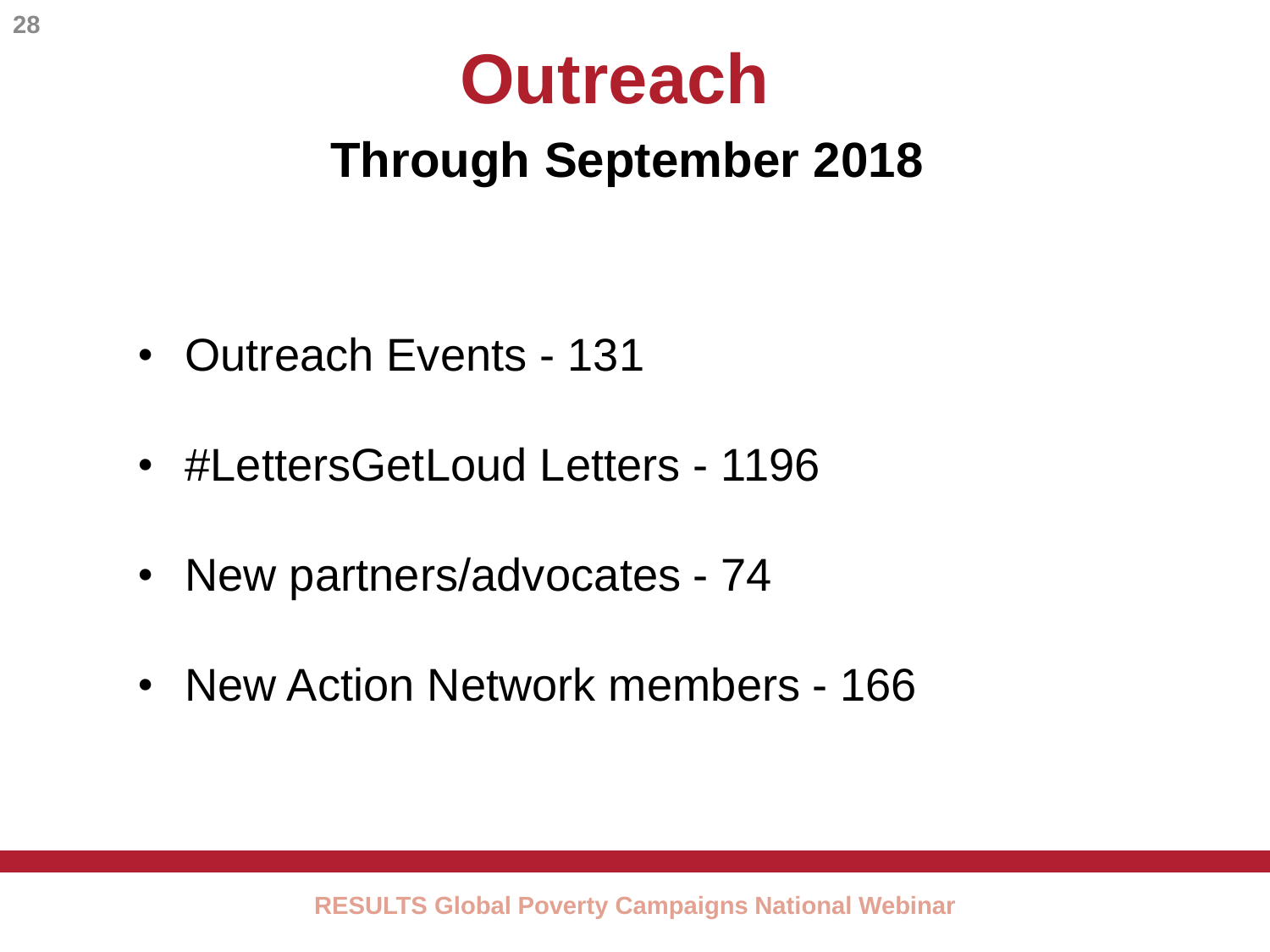## **Media**

### **Through September 2018**

- Op-eds 19
- Editorials 15
- Letters to the Editor 257
- Other media 14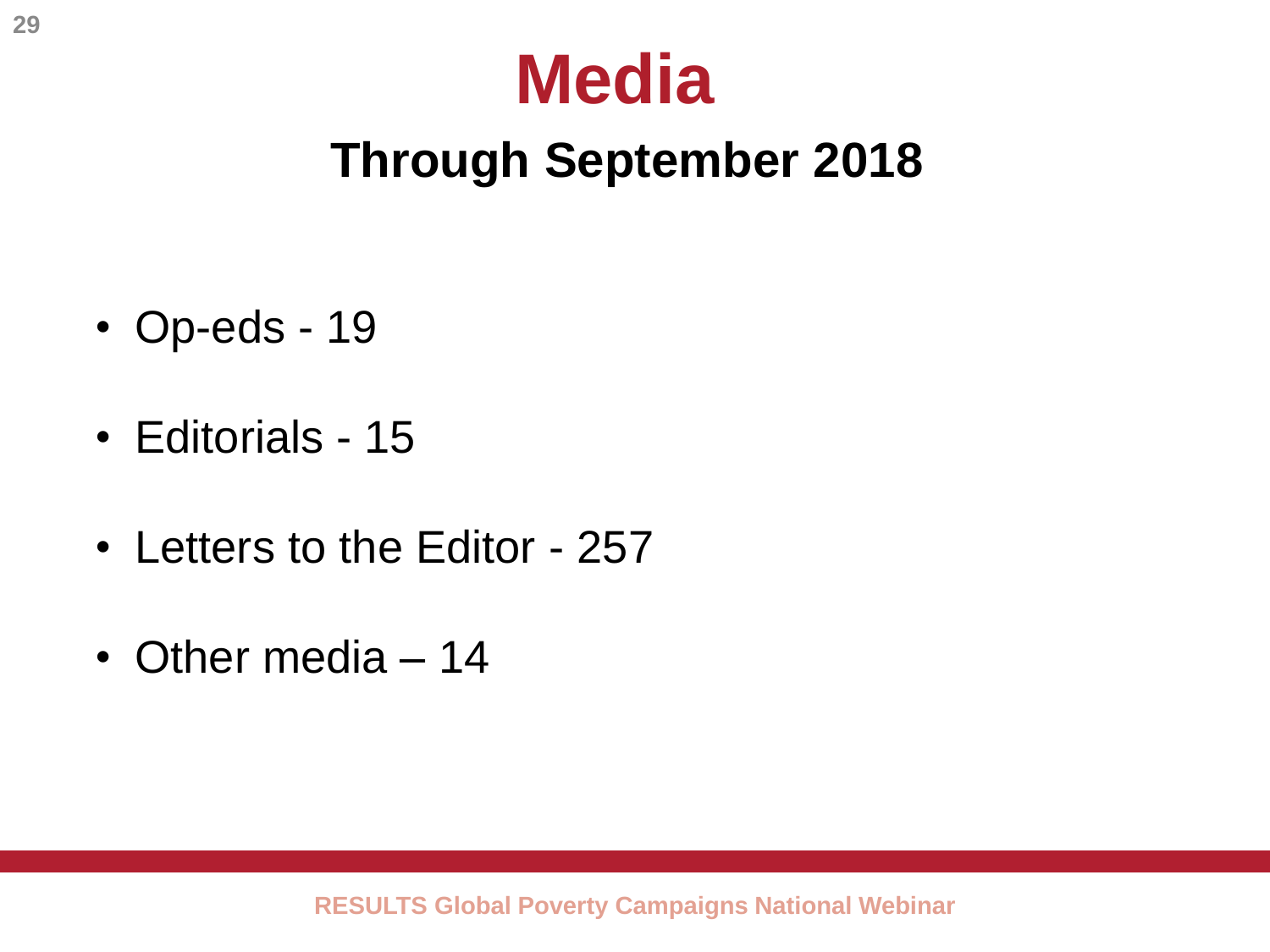#### **For Your Calendar See Your Weekly Update for all the information on how to join.**

**October 15. Global Campaigns Free Agents** Webinars, 1 pm ET and 8 pm ET

**October 15.** Encore of Previous Anti-Oppression Training, 1 pm ET

**October 17.** New Advocate Orientation, 8:30 pm ET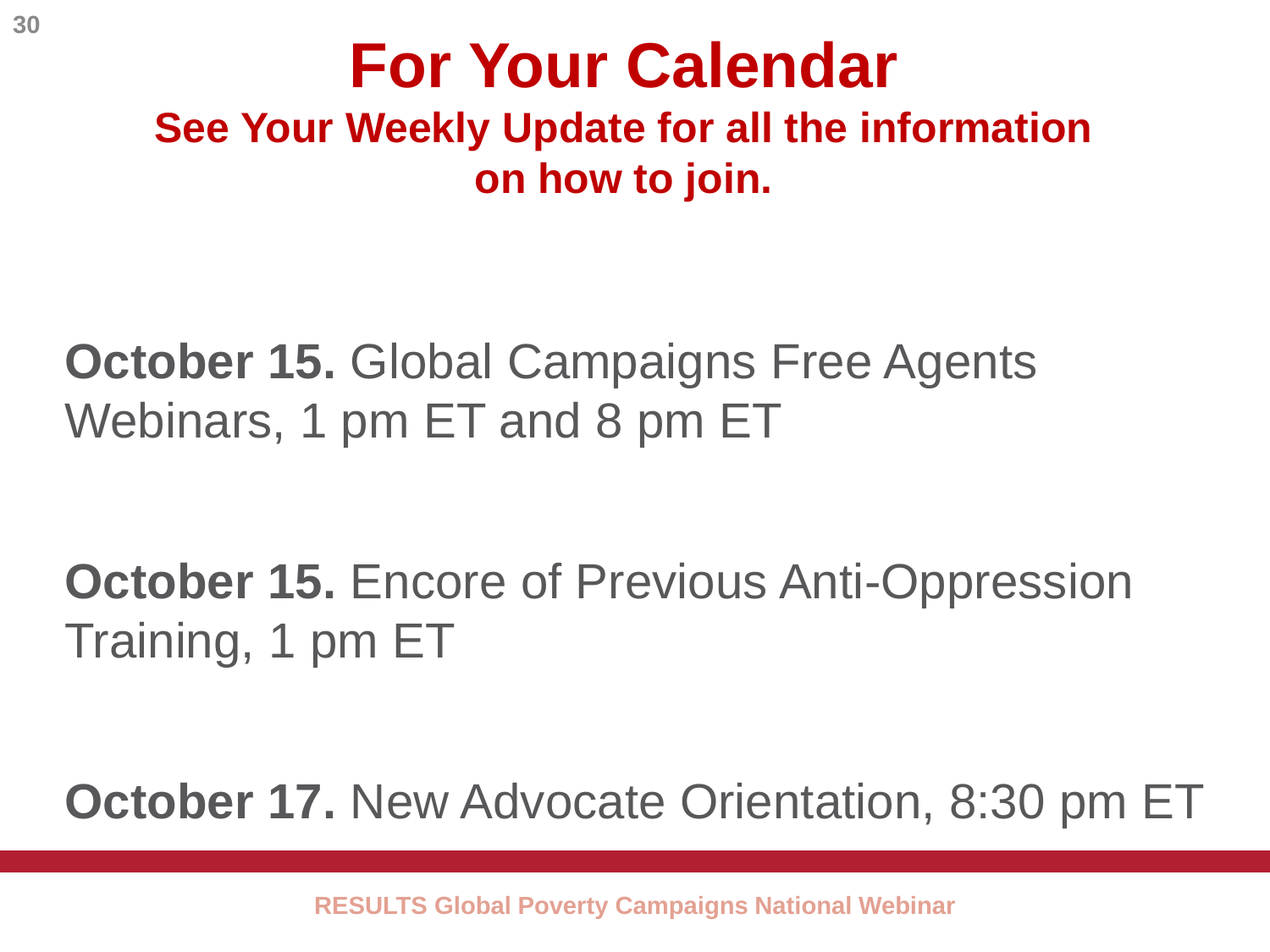#### **For Your Calendar See Your Weekly Update for all the information on how to join.**

**October 18.** On Demand! Broadcast Media 101 Webinar will be available at [https://www.results.org/skills\\_center/training\\_calls\\_webinars](https://www.results.org/skills_center/training_calls_webinars)

**October 26.** New Advocate Orientation, 1 pm ET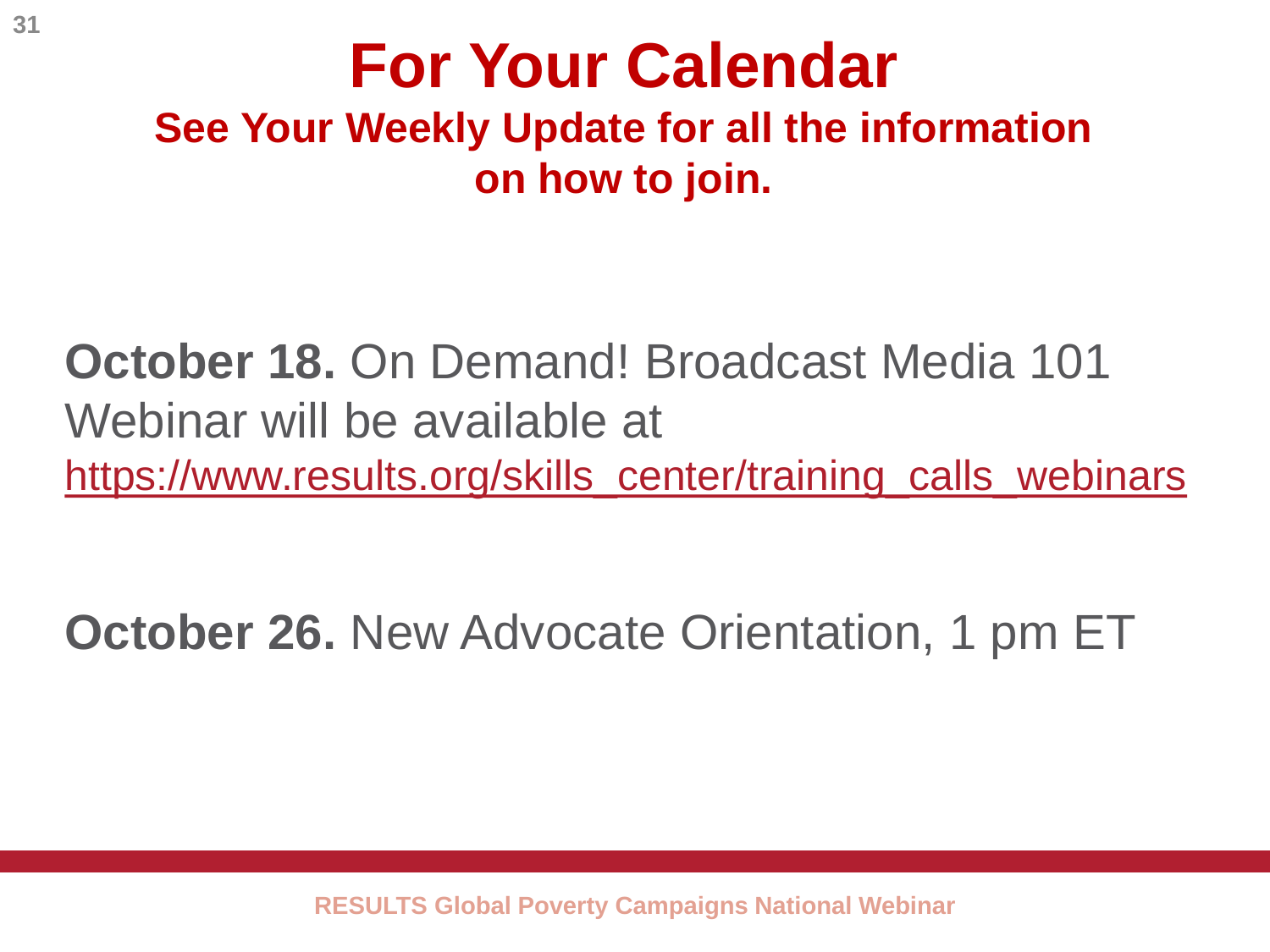#### **For Your Calendar See your Weekly Update for all the information on how to join.**

**November 7.** Action Network Community of Practice, 8 pm ET

**Fall.** Virtual Thanksgiving Feast Fundraising Campaign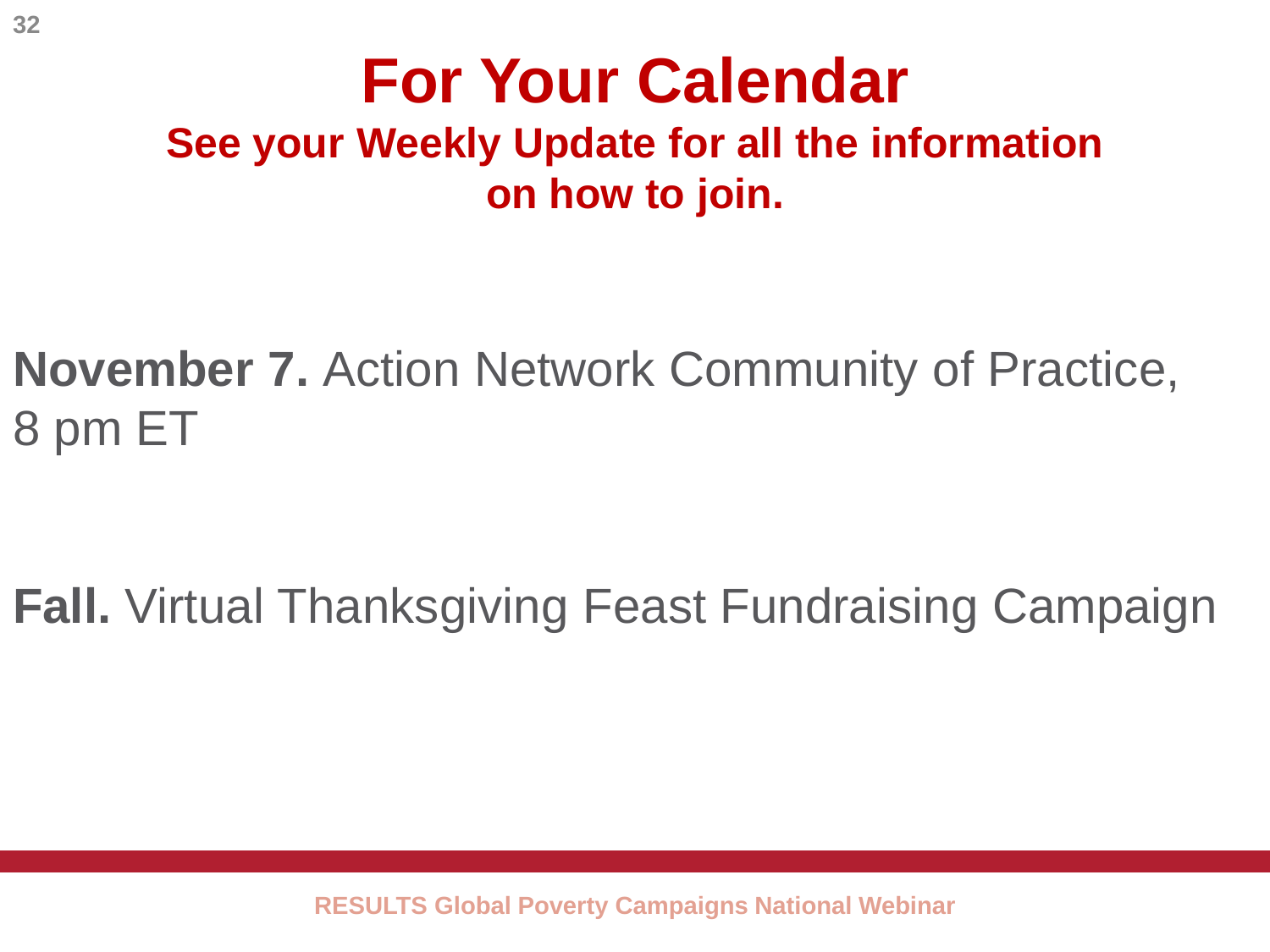# Mark Your Calendars!

### **July 13-16, 2019**

RESULTS International Conference

Do you have a great idea for a speaker? <https://results.salsalabs.org/2019feedback/index.html>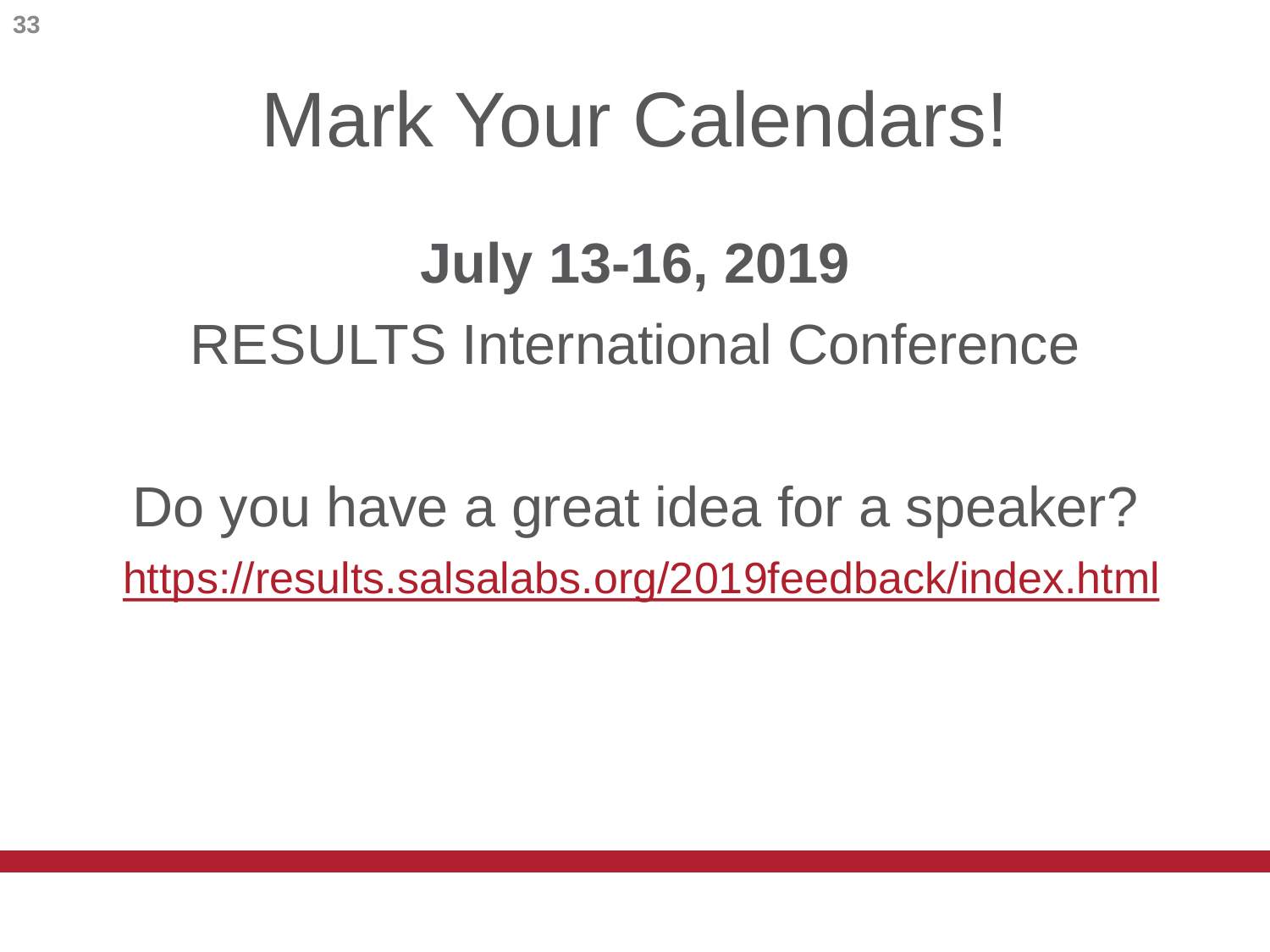### How many people from your group joined in today's webinar?

Let us know your numbers directly in the chat box or send to Lisa Marchal, Global Grassroots Manager [lmarchal@results.org](mailto:lmarchal@results.org)